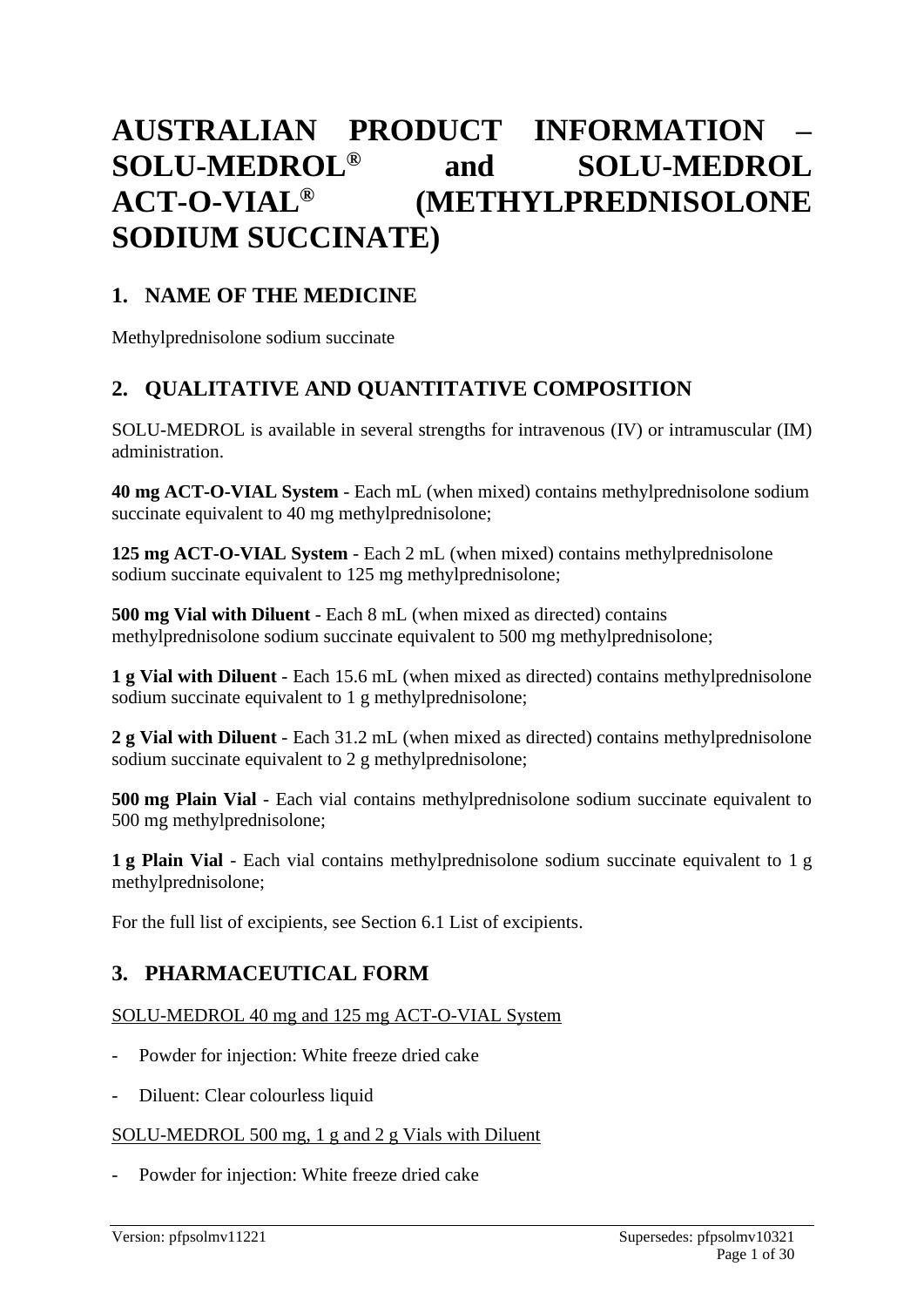- Diluent: Clear colourless liquid

### SOLU-MEDROL 500 mg and 1 g Plain Vials

Powder for injection: White freeze dried cake

When necessary, the pH of each formula was adjusted with sodium hydroxide so that the pH of the reconstituted solution is within the USP specified range of 7 to 8 and the tonicities are, for the 40 mg per mL solution, 0.50 osmolar; for the 125 mg per 2 mL, 500 mg per 8 mL and 1 g per 16 mL solutions, 0.40 osmolar; for the 2 g per 31.2 mL solutions, 0.42 osmolar (Isotonic saline  $= 0.28$  osmolar).

# **4. CLINICAL PARTICULARS**

### **4.1 Therapeutic indications**

When oral therapy is not feasible and the strength, dosage form and route of administration of the drug reasonably lend the preparation to the treatment of the condition, SOLU-MEDROL Powder for Injection is indicated only for intravenous or intramuscular use in the following conditions:

### **Endocrine Disorders**

- Primary or secondary adrenocortical insufficiency (hydrocortisone or cortisone is the drug of choice; synthetic analogues may be used in conjunction with mineralocorticoids where applicable; in infancy, mineralocorticoid supplementation is of particular importance).
- Acute adrenocortical insufficiency (hydrocortisone or cortisone is the drug of choice; mineralocorticoid supplementation may be necessary, particularly when synthetic analogues are used).
- Preoperatively and in the event of serious trauma or illness, in patients with known adrenal insufficiency or when adrenocortical reserve is doubtful.
- Shock unresponsive to conventional therapy if adrenocortical insufficiency exists or is suspected.
- Congenital adrenal hyperplasia
- Nonsuppurative thyroiditis
- Hypercalcaemia associated with cancer.

### **Rheumatic Disorders**

As adjunctive therapy for short-term administration (to tide the patient over an acute episode or exacerbation) in:

- Ankylosing spondylitis
- Psoriatic arthritis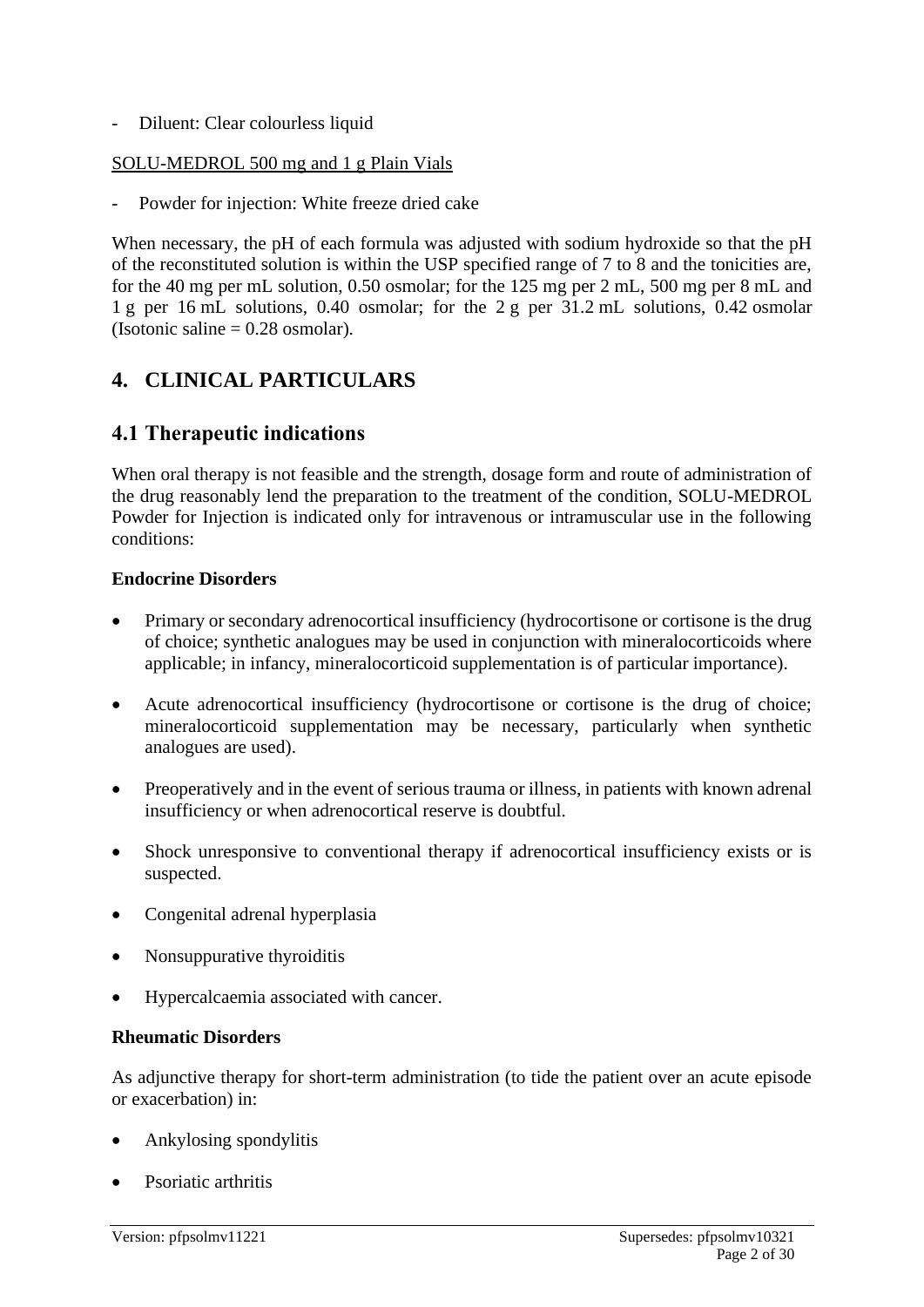- Acute and subacute bursitis
- Epicondylitis
- Synovitis of osteoarthritis
- Acute gouty arthritis
- Acute nonspecific tenosynovitis
- Post-traumatic osteoarthritis
- Rheumatoid arthritis, including juvenile rheumatoid arthritis (selected cases may require low dose maintenance therapy).

### **Collagen Disease**

During an exacerbation or as maintenance therapy in selected cases of:

- Systemic lupus erythematosus
- Systemic dermatomyositis (polymyositis)
- Acute rheumatic carditis.

#### **Dermatological Diseases**

- Bullous dermatitis herpetiformis
- Pemphigus
- Severe psoriasis
- Severe seborrhoeic dermatitis
- Exfoliative dermatitis
- Mycosis fungoides
- Severe erythema multiforme (Stevens-Johnson Syndrome).

#### **Allergic States**

Control of severe or incapacitating allergic conditions intractable to adequate trials of conventional treatment in:

- Bronchial asthma
- Drug hypersensitivity reactions
- Contact dermatitis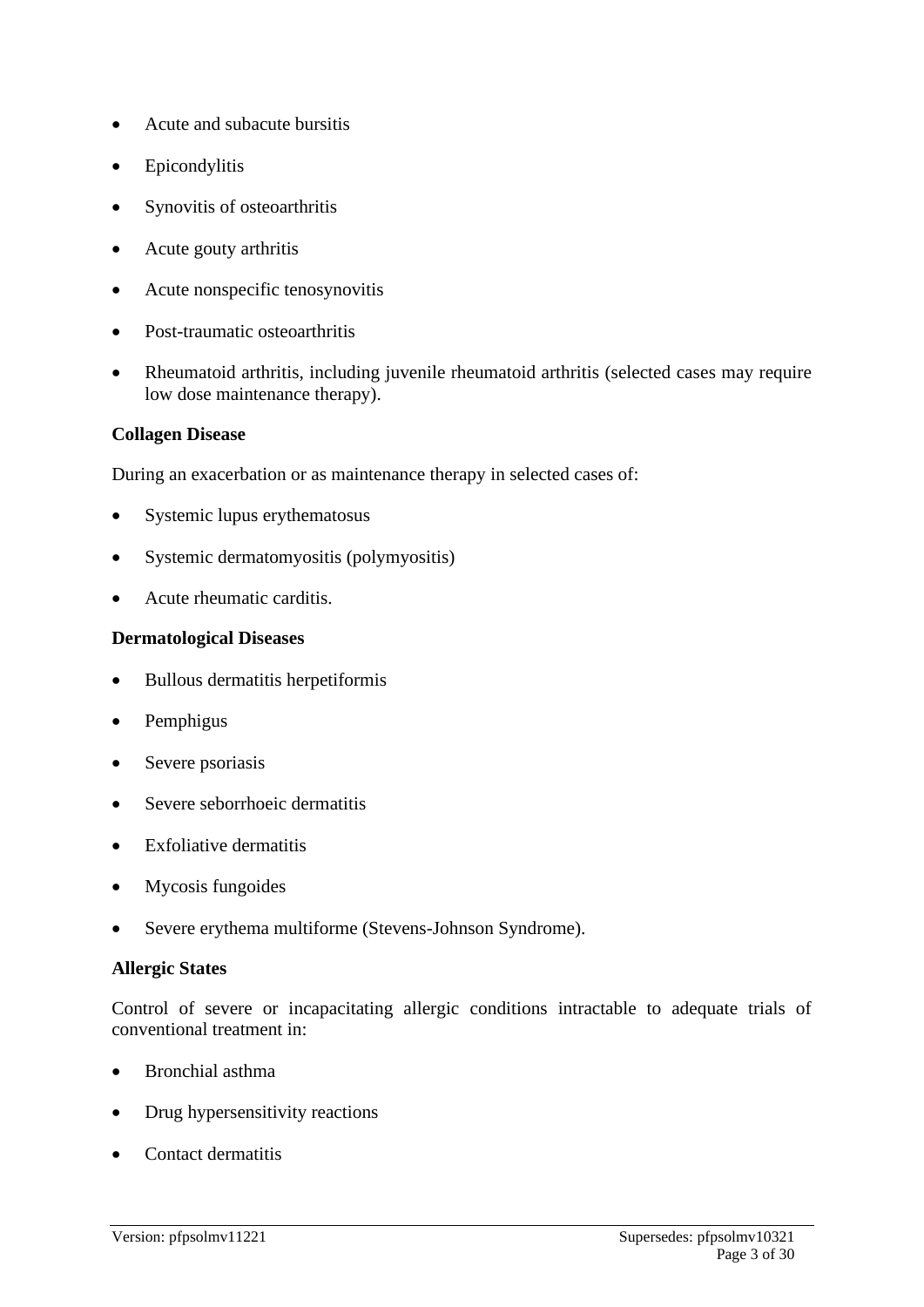- Urticarial transfusion reactions
- Atopic dermatitis
- Serum sickness
- Acute noninfectious laryngeal oedema (adrenaline is the drug of first choice).

### **Ophthalmic Diseases**

Severe acute and chronic allergic and inflammatory processes involving the eye, such as:

- Allergic corneal marginal ulcers
- Allergic conjunctivitis
- Chorioretinitis
- Anterior segment inflammation
- Herpes zoster ophthalmicus
- Iritis, iridocyclitis
- Diffuse posterior uveitis and choroiditis
- Keratitis
- Optic neuritis
- Sympathetic ophthalmia.

### **Gastrointestinal Diseases**

To tide the patient over a critical period of the disease in:

- Ulcerative colitis (systemic therapy)
- Regional enteritis (systemic therapy).

### **Respiratory Diseases**

- Symptomatic sarcoidosis
- Berylliosis
- Aspiration pneumonitis
- Loeffler's syndrome not manageable by other means
- Fulminating or disseminated pulmonary tuberculosis when used concurrently with appropriate antituberculous chemotherapy.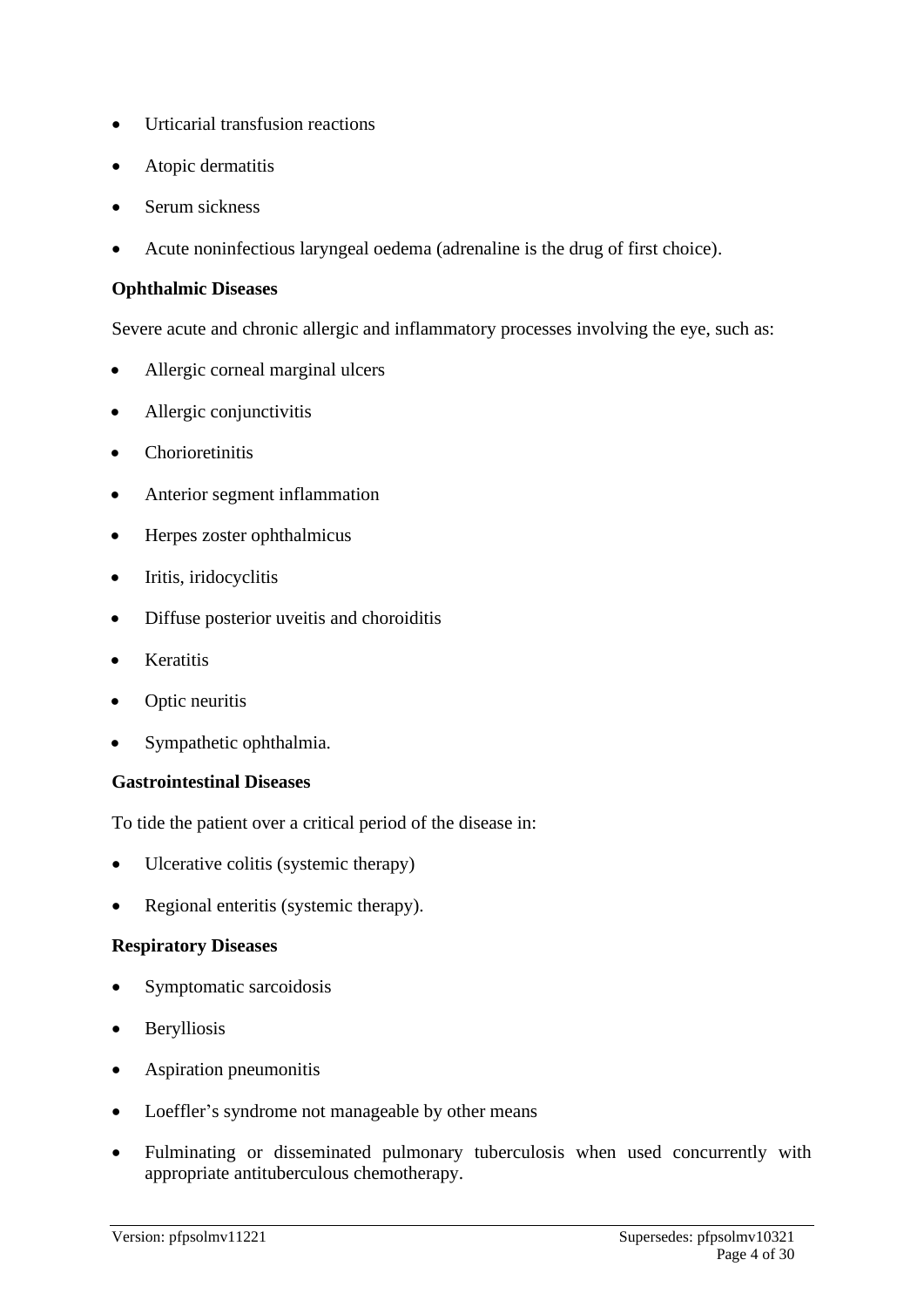### **Haematologic Disorders**

- Idiopathic thrombocytopenic purpura in adults (IV only; IM administration is contraindicated)
- Secondary thrombocytopenia in adults
- Acquired (autoimmune) haemolytic anaemia
- Erythroblastopenia (RBC anaemia)
- Congenital (erythroid) hypoplastic anaemia.

### **Neoplastic Diseases**

For palliative management of:

- Leukaemias and lymphomas in adults
- Acute leukaemia of childhood.

### **Oedematous States**

• To induce diuresis or remission of proteinuria in the nephrotic syndrome, without uraemia, of the idiopathic type or that due to lupus erythematosus.

### **Nervous System**

• Acute exacerbations of multiple sclerosis.

### **Miscellaneous**

- Tuberculous meningitis with subarachnoid block or impending block when used concurrently with appropriate antituberculous chemotherapy.
- Trichinosis with neurologic or myocardial involvement.
- SOLU-MEDROL is beneficial as adjunctive therapy in the treatment of acquired immunodeficiency syndrome (AIDS) patients with moderate to severe *Pneumocystis jiroveci* pneumonia (PCP) when given within the first 72 hours of initial anti-pneumocystis treatment.

### **4.2 Dose and method of administration**

### **Dosage**

SOLU-MEDROL may be administered by intravenous or intramuscular injection or by intravenous infusion. The preferred method for initial emergency use is intravenous injection. To administer by intravenous (or intramuscular) injection, prepare solution as directed. The desired dose, if 250 mg or less, may be administered intravenously over at least 5 minutes. Intramuscular injections (250 mg or less) should be injected slowly into a large muscle. If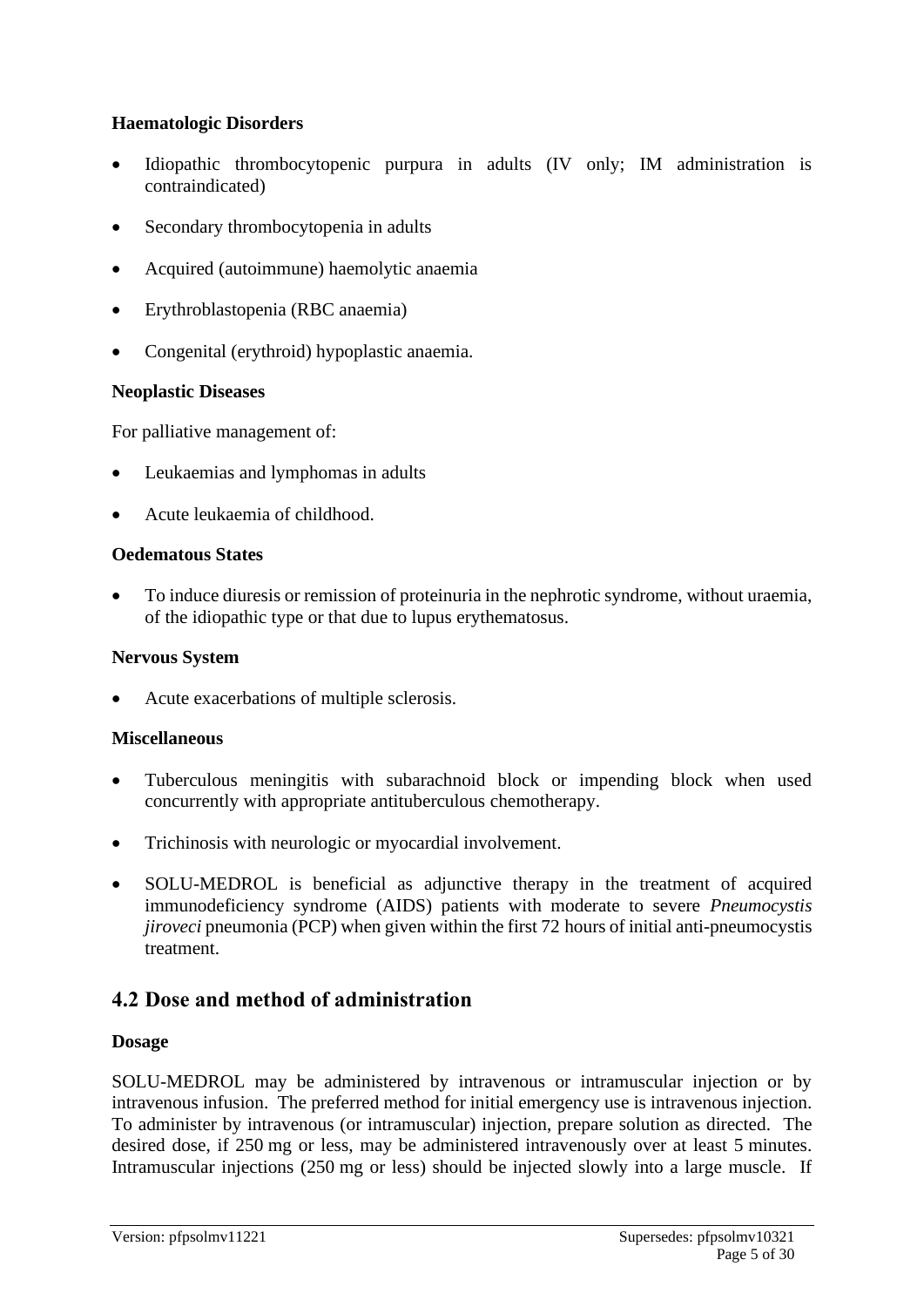desired, the medication may be administered in diluted solutions by adding Water for Injections or other suitable diluent (see Method of Administration) to the ACT-O-VIAL and withdrawing the indicated dose.

Methylprednisolone sodium succinate is so extremely soluble in water that it may be administered in a small volume of diluent and is especially well suited for intravenous use in situations in which high blood levels of methylprednisolone are required rapidly.

Dosage requirements are variable and must be individualised on the basis of the disease under treatment, its severity and the response of the patient over the entire duration of treatment. A risk/benefit decision must be made in each individual case on an ongoing basis.

The lowest possible dose of corticosteroid should be used to control the condition under treatment for the minimum period.

If after long-term therapy the drug is to be stopped, it needs to be withdrawn gradually rather than abruptly (see Section 4.4 Special warnings and precautions for use).

When high dose therapy is desired (i.e. greater than 250 mg), the recommended dose of SOLU-MEDROL Sterile Powder is 30 mg/kg administered intravenously over at least 30 minutes (see Sections 4.4 Special warnings and precautions for use and 4.9 Overdose). This dose may be repeated every 4 to 6 hours for up to 48 hours.

In general, high dose corticosteroid therapy should be continued only until the patient's condition has stabilised; usually not beyond 48 to 72 hours.

Although the adverse effects associated with high dose short-term corticoid therapy are uncommon, peptic ulceration may occur. Prophylactic antacid therapy may be indicated.

In other indications, initial dosage will vary from 10 to 500 mg intravenously, depending on the clinical condition. Larger doses may be required for short-term management of severe, acute conditions. Initial doses up to 250 mg, should be administered intravenously over a period of at least 5 minutes, while larger doses should be administered over at least 30 minutes. Subsequent doses may be administered intravenously or intramuscularly at intervals dictated by the patient's response and clinical condition. Corticoid therapy is an adjunct to, and not replacement for conventional therapy.

### *Use in Paediatrics*

Dosage may be reduced for infants and children but should be selected based on the severity of the condition and response of the patient rather than on the age or weight of the patient. The paediatric dosage should not be less than 0.5 mg per kg every 24 hours.

**Warning** - Benzyl alcohol (as contained in the accompanying diluent for the 500 mg, 1 g and 2 g vials) has been reported to be associated with a fatal "Gasping Syndrome" in premature infants (see Section 4.4 Special warnings and precautions for use, Paediatric Use).

Dosage must be decreased or discontinued gradually when the drug has been administered for more than a few days. If a period of spontaneous remission occurs in a chronic condition, treatment should be discontinued. Routine laboratory studies, such as urinalysis, two-hour postprandial blood glucose, determination of blood pressure and body weight, and a chest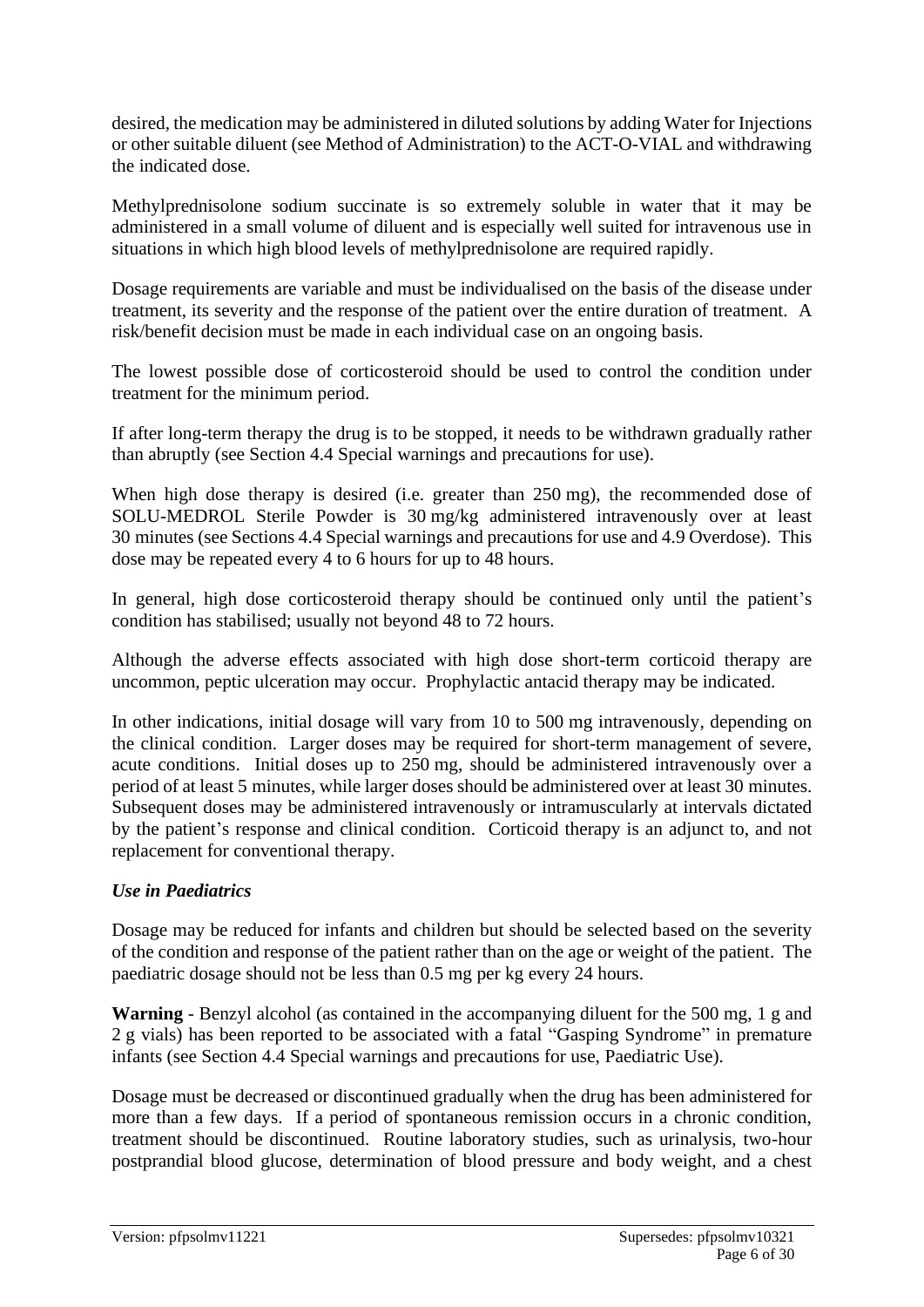X-ray should be made at regular intervals during prolonged therapy. The state of the upper GI tract should be monitored in patients with a history of ulceration or significant dyspepsia.

### *Pneumocystis Jiroveci Pneumonia*

For patients diagnosed with *Pneumocystis jiroveci* pneumonia (PCP), presenting with a P<sub>a</sub>O<sub>2</sub> (arterial oxygen pressure) under 55 mm Hg on room air, or where respiratory failure is considered likely, the following regimen should be administered:

Administer 40 mg of SOLU-MEDROL Powder for Injection intravenously every six (6) hours for 5 to 7 days. Upon improvement, oral prednisolone should be instituted with the following tapering regimen:

60 mg (divided four times daily) for 2 days

50 mg (divided twice daily) for 2 days

40 mg (divided twice daily) for 2 days

30 mg (divided twice daily) for 2 days

20 mg (divided twice daily) for 2 days

15 mg (divided twice daily) for 2 days

10 mg (divided twice daily) for 2 days

5 mg (divided twice daily) for 2 days then cease.

Treatment with prednisolone should last a maximum of 21 days or until the end of antipneumocystis therapy.

The following four (4) clinical points should be considered when using adjunctive corticosteroid therapy for AIDS related PCP:

- 1. Adjunctive corticosteroid therapy should be initiated early (within 72 hours of starting antipneumocystis therapy).
- 2. The diagnosis of PCP must be confirmed and other pulmonary pathogens ruled out because of the potential for masking symptoms of untreated infections.
- 3. Antimycobacterial therapy should be initiated along with antipneumocystis therapy in patients with a current positive PPD test or in other high risk patients.
- 4. Adjunctive corticosteroid therapy should be commenced with the maximum recommended dose. The duration of treatment at this dose should be dependent upon both the severity of the disease and the clinical response to therapy. Following a satisfactory clinical response a tapering regimen should be instituted. The use of a tapering regimen decreases the potential for relapse upon the discontinuation of corticosteroid therapy.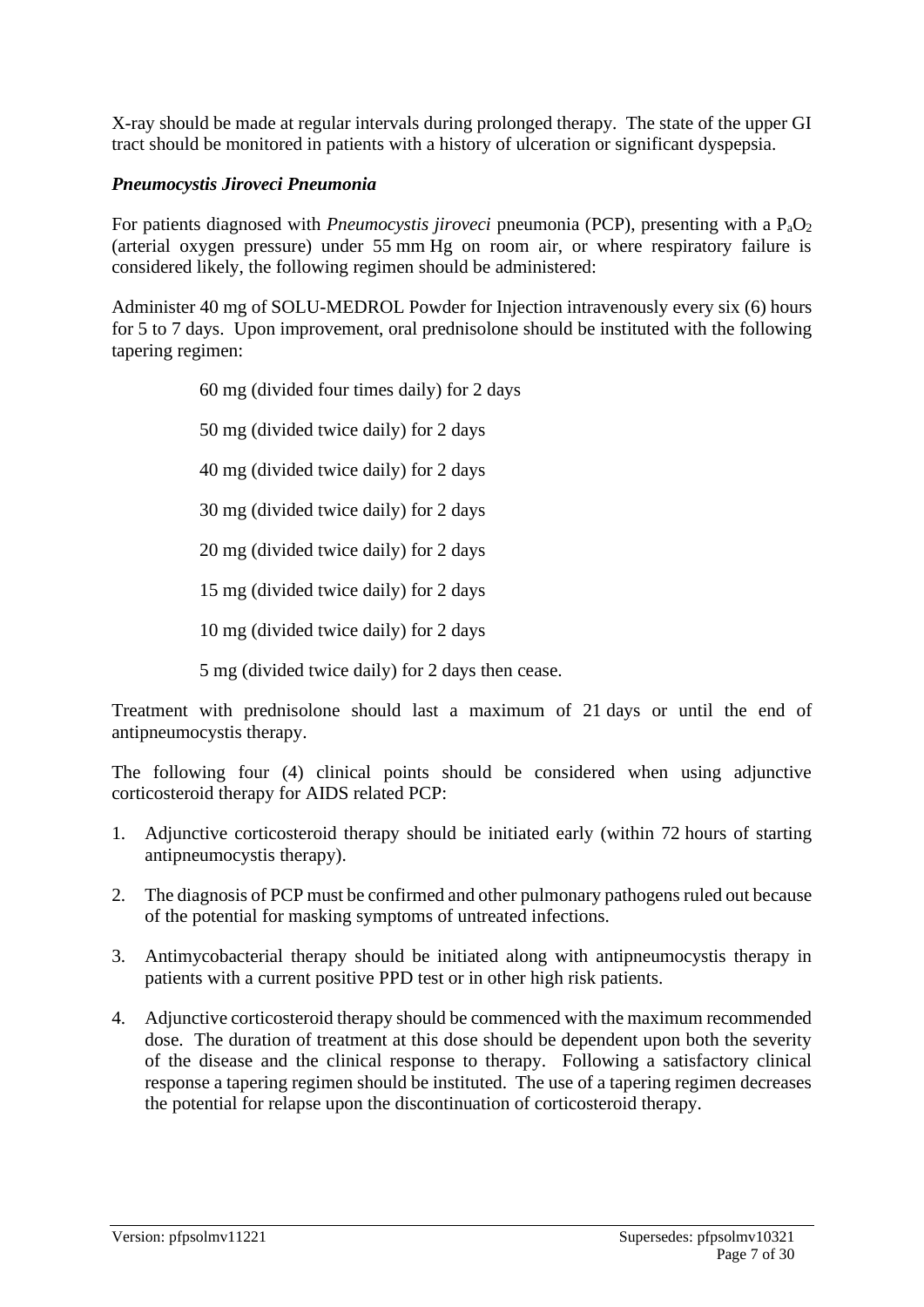### *Multiple Sclerosis*

Administer 500 mg/day or 1 g/day for 3 or 5 days as IV pulse dosing over at least 30 minutes. (4 mg of methylprednisolone is equivalent to 5 mg of prednisolone)

#### *Summary of Dosage and Administration Recommendations*

1. For Intravenous Use

| <b>DOSE</b>      | <b>ADMINISTRATION TIME</b> |
|------------------|----------------------------|
| $\geq$ 2 g       | at least 30 minutes        |
| 1 <sub>g</sub>   | at least 30 minutes        |
| $500 \text{ mg}$ | at least 30 minutes        |
| $250 \text{ mg}$ | at least 5 minutes         |
| $125 \text{ mg}$ | at least 5 minutes         |
| $\leq 40$ mg     | at least 5 minutes         |

2. For Intramuscular Use

Intramuscular injections (250 mg or less) should be injected slowly into a large muscle.

### **Method of Administration**

### *Directions for Using the ACT-O-VIAL System*

- 1. Tap to ensure that the powder is at base of vial and away from the central stopper.
- 2. Place the Act-O-Vial on a flat, stable surface and hold with one hand.
- 3. Press down firmly on the plastic activator with the palm of the other hand to force diluent into the lower compartment.
- 4. Gently mix the solution by turning the vial upside down a number of times. **DO NOT SHAKE THE VIAL.**
- 5. Remove plastic tab covering centre of stopper.
- 6. Sterilise top of stopper with an alcohol swab.

### **Note: Steps 1-6 must be completed before proceeding.**

7. Whilst on a flat surface, insert needle **squarely through centre** of stopper until tip is just visible.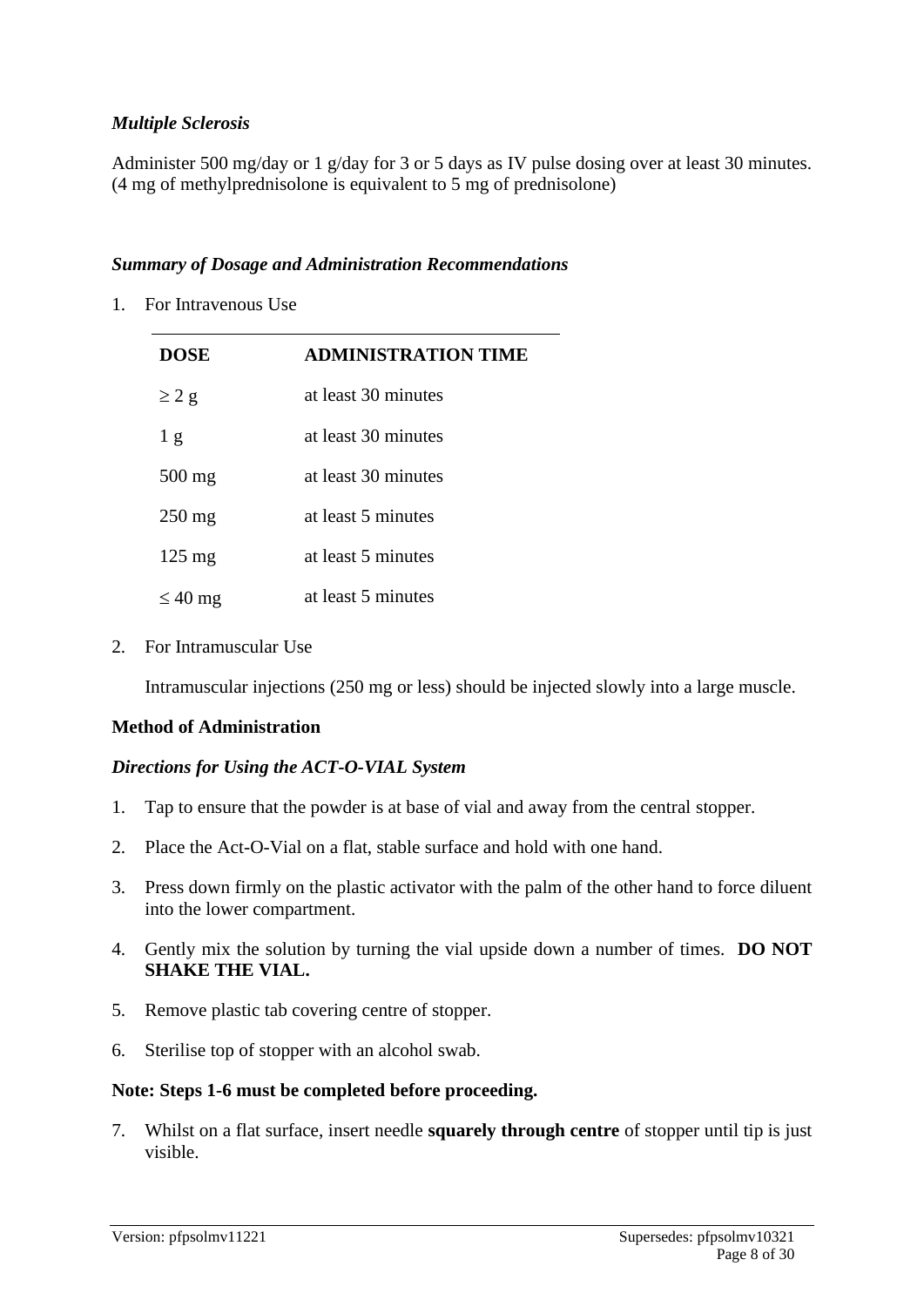8. Invert vial to allow the solution to flow into the top compartment and withdraw the dose.

### *Reconstitution of SOLU-MEDROL*

**SOLU-MEDROL should be reconstituted with the diluent where this is provided**. Where no diluent is provided, the sterile powder should be reconstituted using Bacteriostatic Water for Injections with benzyl alcohol or Sterile Water for Injections. Parenteral drug products should be inspected visually for particulate matter and discolouration prior to administration whenever solution and container permit.

### **It is recommended that the reconstituted solution of SOLU-MEDROL be used immediately upon preparation.**

| <b>Product Strength</b> | Diluent Volume Recommended   Resulting Concentration |                   |
|-------------------------|------------------------------------------------------|-------------------|
| $500$ mg                | $4 \text{ or } 8 \text{ mL}$                         | 125 or 62.5 mg/mL |
|                         | 8 or 16 mL                                           | 125 or 62.5 mg/mL |

The volume of diluent recommended and the resulting concentration is as follows:

**IMPORTANT - Use only the accompanying diluent to reconstitute SOLU-MEDROL Vial with Diluent (which is Bacteriostatic Water for Injections with benzyl alcohol) and SOLU-MEDROL ACT-O-VIALS (which is sterile Water for Injections). Bacteriostatic Water for Injections with benzyl alcohol or sterile Water for Injections may be used when reconstituting SOLU-MEDROL Plain Vials.**

### *Preparation of Solutions for Intravenous Infusion*

To prepare solutions for intravenous infusion, first prepare the solution for injection as directed above. This solution may then be added to Glucose Intravenous Infusion 5%, Sodium Chloride Intravenous Infusion 0.9% or Sodium Chloride 0.9% and Glucose 5% Intravenous Infusion; the resulting admixtures should be used immediately. This solution is for SINGLE USE ONLY.

### **4.3 Contraindications**

Methylprednisolone sodium succinate is contraindicated:

- in patients who have systemic fungal infections
- in patients with known hypersensitivity to methylprednisolone or any component of the formulation. The 40 mg ACT-O-VIAL presentation includes lactose produced from cow's milk. This presentation may contain trace amounts of milk ingredients and is therefore contraindicated in patients with a known or suspected hypersensitivity to cow's milk or its components, or to other dairy products.

SOLU-MEDROL (METHYLPREDNISOLONE SODIUM SUCCINATE) IS CONTRAINDICATED FOR INTRATHECAL, EPIDURAL OR LOCAL INJECTION, OR ANY OTHER UNSPECIFIED ROUTE OF ADMINISTRATION.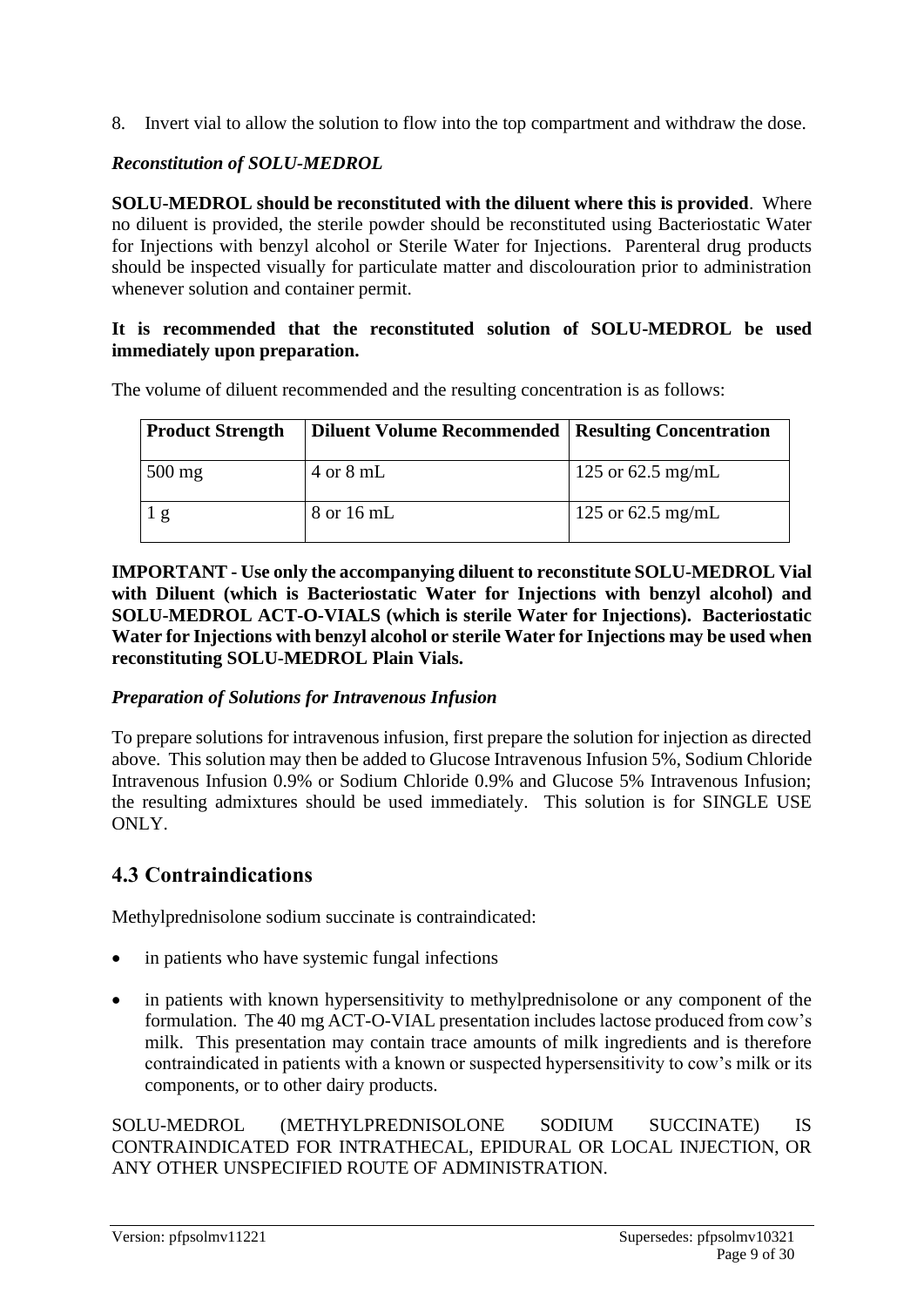Administration of live or live attenuated vaccines is contraindicated in patients receiving immunosuppressive doses of corticosteroids (see Section 4.4 Special warnings and precautions for use, Immunosuppressant Effects/Increased Susceptibility to Infections).

### **4.4 Special warnings and precautions for use**

The lowest possible dose of corticosteroid should be used to control the condition under treatment, and when reduction in dosage is possible, the reduction should be gradual. Since complications of treatment with glucocorticoids are dependent on the size of the dose and the duration of treatment, a risk/benefit decision must be made in each individual case as to dose and duration of treatment and as to whether daily or intermittent therapy should be used.

### **Immunosuppressant Effects/Increased Susceptibility to Infections**

Corticosteroids increase susceptibility to infection, may mask some signs of infection, and new infections may appear during their use. There may be decreased resistance and inability to localise infection when corticosteroids are used. Infections with any pathogen including viral, bacterial, fungal, protozoan or helminthic organisms, in any location in the body, may be associated with the use of corticosteroids alone or in combination with other immunosuppressive agents that affect cellular immunity, humoral immunity, or neutrophil function. These infections may be mild, but can be severe and at times fatal. With increasing doses of corticosteroids, the rate of occurrence of infectious complications increases.

Persons who are on drugs which suppress the immune system are more susceptible to infections than healthy individuals. Chicken pox and measles, for example, can have a more serious or even fatal course in non-immune children or adults on corticosteroids.

Similarly, corticosteroids should be used with great care in patients with known or suspected parasitic infections such as Strongyloides (threadworm) infestation, which may lead to Strongyloides hyperinfection and dissemination with widespread larval migration, often accompanied by severe enterocolitis and potentially fatal gram-negative septicaemia.

Administration of live or live attenuated vaccines is contraindicated in patients receiving immunosuppressive doses of corticosteroids. Killed or inactivated vaccines may be administered to patients receiving immunosuppressive doses of corticosteroids; however, the response to such vaccines may be diminished. Indicated immunisation procedures may be undertaken in patients receiving non-immunosuppressive doses of corticosteroids.

The use of SOLU-MEDROL Powder for Injection in active tuberculosis should be restricted to those cases of fulminating or disseminated tuberculosis in which the corticosteroid is used for the management of the disease in conjunction with appropriate anti-tuberculosis regimen.

If corticosteroids are indicated in patients with latent tuberculosis or tuberculin reactivity, close observation is necessary as reactivation of the disease may occur. During prolonged corticosteroid therapy, these patients should receive chemoprophylaxis.

The use of SOLU-MEDROL in patients with AIDS (as in the adjunctive treatment of *Pneumocystis jiroveci* pneumonia) may be associated with an increased rate of reactivation of tuberculosis. Consideration should therefore be given to the administration of antimycobacterial therapy if corticosteroids are used in this high risk group. Such patients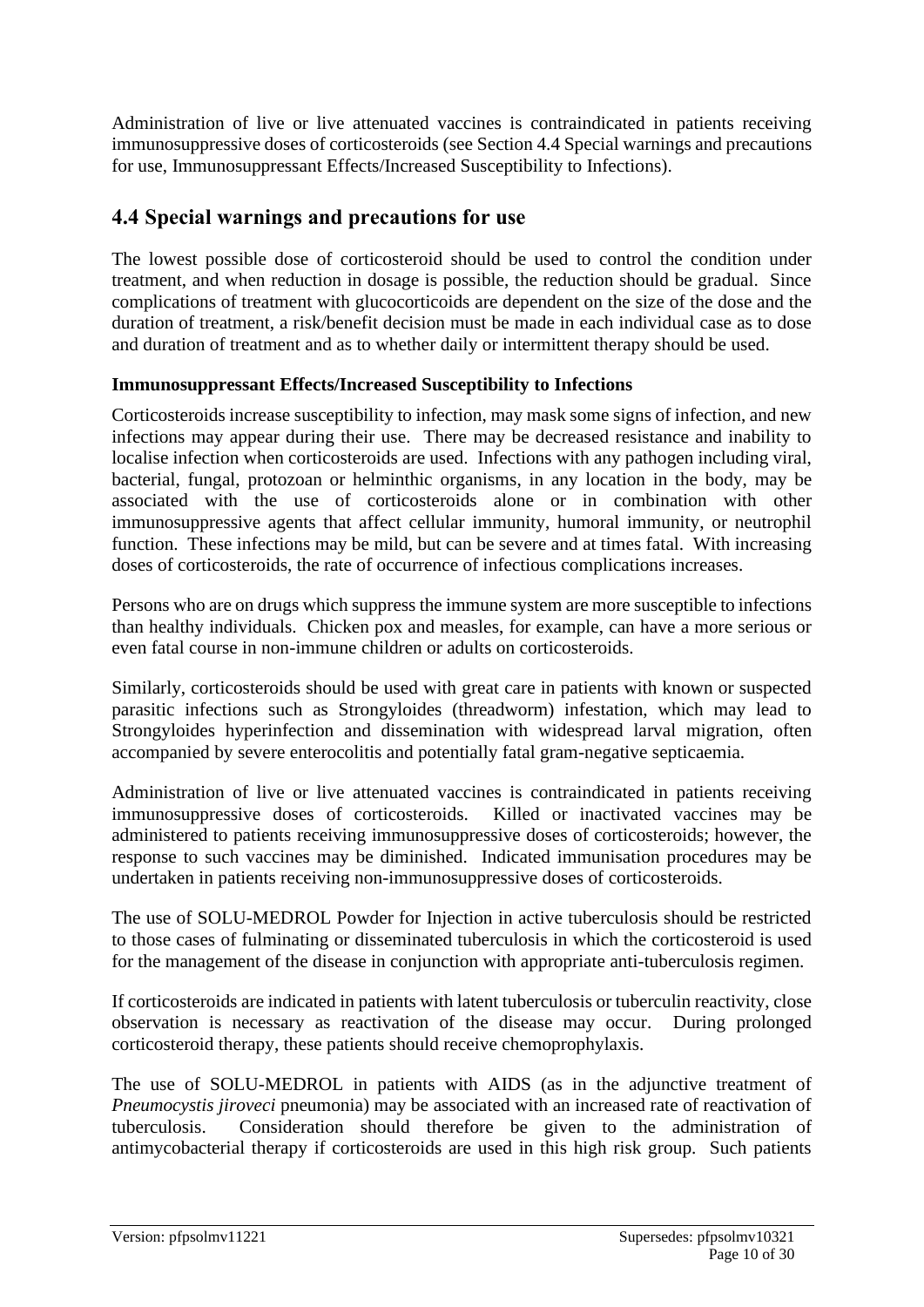should also be observed for the activation of other latent infections, and judicious examinations of sputum/bronchoalveolar fluid should be made for the presence of other infectious agents.

Kaposi's sarcoma has been reported to occur in patients receiving corticosteroid therapy. Discontinuation of corticosteroids may result in clinical remission.

A study has failed to establish the efficacy of SOLU-MEDROL in the treatment of sepsis syndrome and septic shock. Thus, routine use in septic shock is not recommended. The study also suggests that treatment of these conditions with SOLU-MEDROL may increase the risk of mortality in certain patients (i.e. patients with elevated serum creatinine levels or patients who develop secondary infections after SOLU-MEDROL).

### **Immune System Effects**

Allergic reactions may occur. Because rare instances of skin reactions and anaphylactic/anaphylactoid reactions (e.g. bronchospasm) have occurred in patients receiving parenteral corticosteroid therapy, appropriate precautionary measures should be taken prior to administration, especially when the patient has a history of allergy to any drug.

In patients receiving the 40 mg presentation of methylprednisolone sodium succinate during the treatment for acute allergic conditions and where these symptoms worsen or any new allergic symptoms occur, consideration should be given to the potential for hypersensitivity reactions to cow's milk ingredients (see Section 4.3 Contraindications). If appropriate, administration of methylprednisolone sodium succinate should be stopped, and the patient's condition should be treated accordingly. Alternative treatments, including the use of corticosteroid formulations that do not contain ingredients produced from cow's milk, should be considered for acute allergy management, where appropriate.

### **Cardiac Effects**

There are reports of cardiac arrhythmias and/or circulatory collapse and/or cardiac arrest following the rapid administration of large IV doses of SOLU-MEDROL (greater than 0.5 g administered over a period of less than 10 minutes). Bradycardia has been reported during or after the administration of large doses of methylprednisolone sodium succinate, and may be unrelated to the speed or duration of infusion (see Sections 4.2 Dose and method of administration, 4.8 Adverse effects (undesirable effects) and 4.9 Overdose).

Adverse effects of glucocorticoids on the cardiovascular system, such as dyslipidaemia and hypertension, may predispose treated patients with existing cardiovascular risk factors to additional cardiovascular effects if high doses and prolonged courses are used. Accordingly, corticosteroids should be employed judiciously in such patients and risk modification and additional cardiac monitoring may need to be considered. Low dose and alternate-day therapy may reduce the incidence of complications in corticosteroid therapy.

Use of systemic corticosteroid is not recommended in patients with congestive heart failure.

### **Vascular Effects**

Thrombosis including venous thromboembolism has been reported to occur with corticosteroids. As a result corticosteroids should be used with caution in patients who have or may be predisposed to thromboembolic disorders.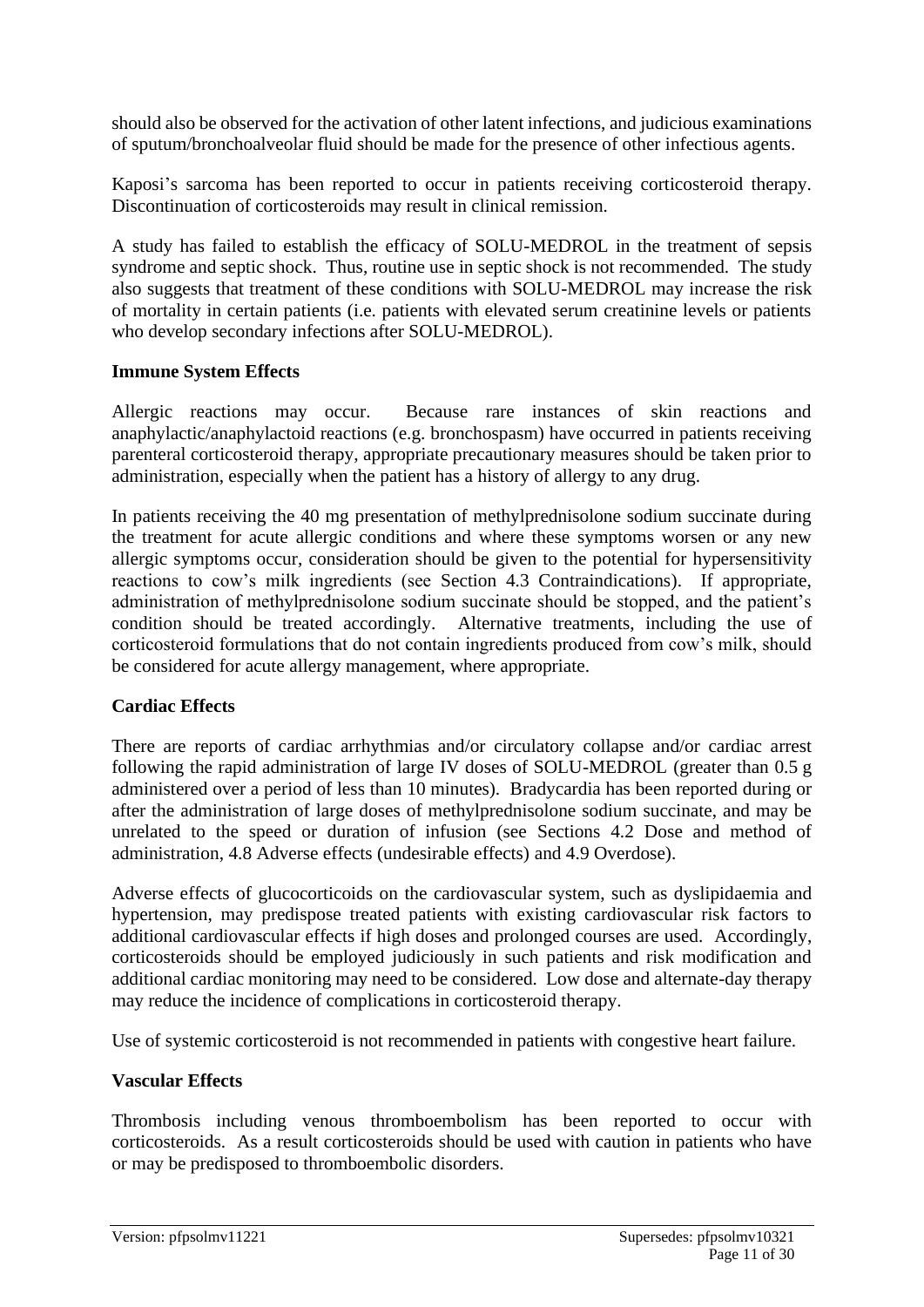Corticosteroids should be used with caution in patients with hypertension.

### **Endocrine Effects**

In patients on corticosteroid therapy subjected to unusual stress, increased dosage of rapidly acting corticosteroids before, during and after the stressful situation is indicated.

Pharmacologic doses of corticosteroids administered for prolonged periods may result in hypothalamic-pituitary-adrenal (HPA) suppression (secondary adrenocortical insufficiency). The degree and duration of adrenocortical insufficiency produced is variable among patients and depends on the dose, frequency, time of administration, and duration of glucocorticoid therapy. This effect may be minimised by use of alternate-day therapy.

In addition, acute adrenal insufficiency leading to a fatal outcome may occur if glucocorticoids are withdrawn abruptly.

Drug-induced secondary adrenocortical insufficiency may be minimised by gradual reduction of dosage. This type of relative insufficiency may persist for months after discontinuation of therapy; therefore, in any situation of stress occurring during that period, hormone therapy should be reinstituted.

A steroid "withdrawal syndrome", seemingly unrelated to adrenocortical insufficiency, may also occur following abrupt discontinuance of glucocorticoids. This syndrome includes symptoms such as anorexia, nausea, vomiting, lethargy, headache, fever, joint pain, desquamation, myalgia, weight loss, and/or hypotension. These effects are thought to be due to the sudden change in glucocorticoid concentration rather than to low corticosteroid levels.

Because glucocorticoids can produce or aggravate Cushing's syndrome, glucocorticoids should be avoided in patients with Cushing's disease.

There is an enhanced effect of corticosteroids in patients with hypothyroidism.

Pheochromocytoma crisis, which can be fatal, has been reported after administration of systemic corticosteroids. Corticosteroids should only be administered to patients with suspected or identified pheochromocytoma after an appropriate risk/benefit evaluation.

### **Ocular Effects**

Corticosteroids should be used cautiously in patients with ocular herpes simplex because of possible corneal perforation.

Prolonged use of corticosteroids may produce posterior subcapsular cataracts and nuclear cataracts (particularly in children), exophthalmos or increased intraocular pressure which may result in glaucoma with possible damage to the optic nerves and may enhance the establishment of secondary ocular infections due to fungi or viruses.

Corticosteroid therapy has been associated with central serous chorioretinopathy, which may lead to retinal detachment.

If a patient presents with symptoms such as blurred vision or other visual disturbances, the patient should be considered for referral to an ophthalmologist for evaluation of possible causes.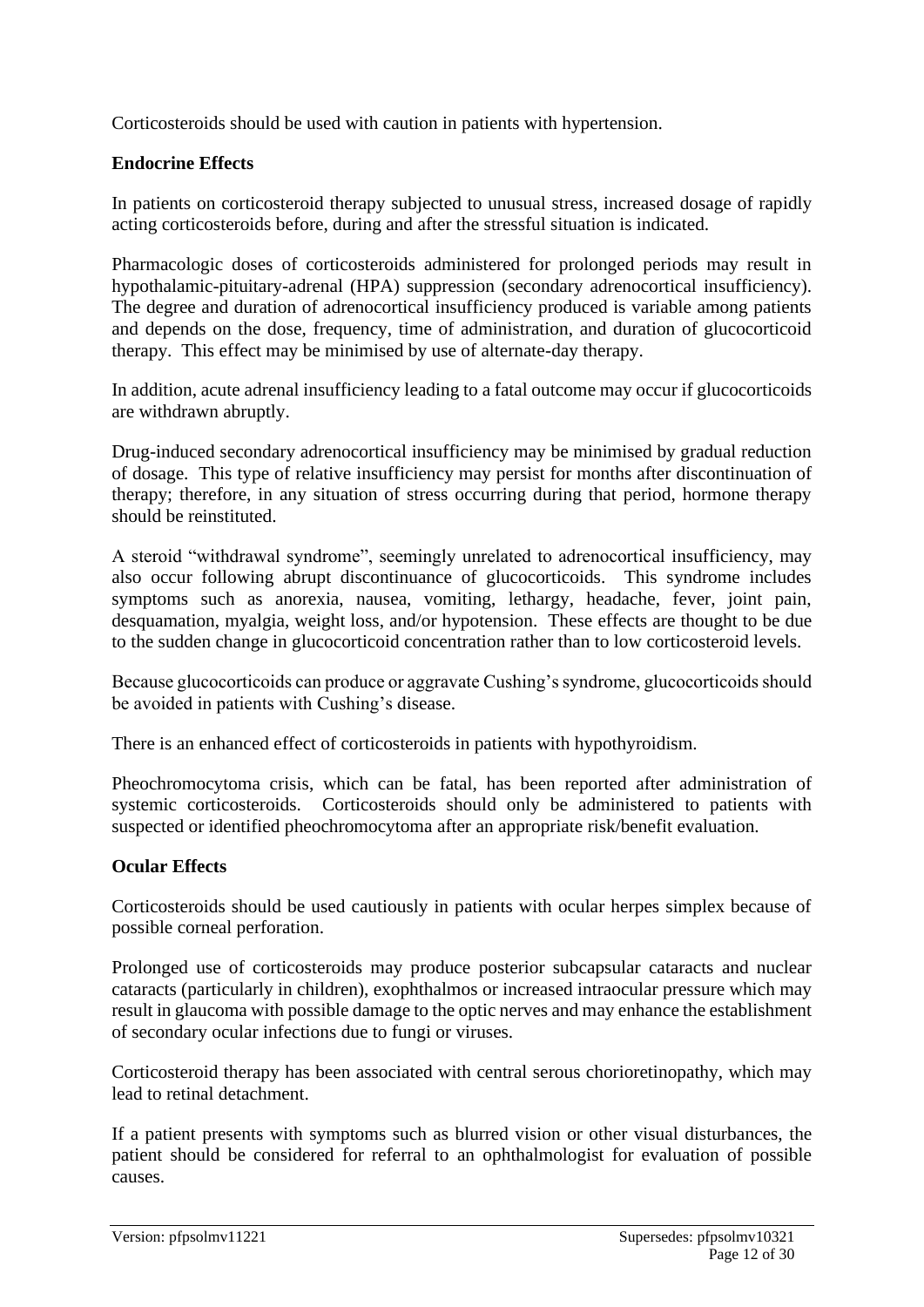### **Psychiatric Effects**

Psychic derangements may appear when corticosteroids are used, ranging from euphoria, insomnia, mood swings, personality changes and severe depression to frank psychotic manifestations. Also, existing emotional instability or psychotic tendencies may be aggravated by corticosteroids.

Potentially severe psychiatric adverse reactions may occur with systemic steroids (see Section 4.8 Adverse effects (undesirable effects)). Symptoms typically emerge within a few days or weeks of starting treatment. Most reactions recover after either dose reduction or withdrawal, although specific treatment may be necessary.

Psychological effects have been reported upon withdrawal of corticosteroids; the frequency is unknown. Patients/caregivers should be encouraged to seek medical attention if psychological symptoms develop in the patient, especially if depressed mood or suicidal ideation is suspected. Patients/caregivers should be alert to possible psychiatric disturbances that may occur either during or immediately after dose tapering/withdrawal of systemic steroids.

#### **Gastrointestinal Effects**

High doses of corticosteroids may produce acute pancreatitis.

Corticosteroid therapy may mask the symptoms of peptic ulcer so that perforation or haemorrhage may occur without significant pain. Glucocorticoid therapy may mask peritonitis or other signs or symptoms associated with gastrointestinal disorders such as perforation, obstruction or pancreatitis. In combination with non-steroidal anti-inflammatory drugs (NSAIDs), the risk of developing gastrointestinal ulcers is increased.

Corticosteroids should be used with caution in non-specific ulcerative colitis if there is a probability of impending perforation, abscess, or other pyogenic infection, diverticulitis, fresh intestinal anastomoses, or active or latent peptic ulcer.

### **Nervous System Effects**

Use of corticosteroids is not recommended in patients with seizure disorders.

Corticosteroids should be used with caution in patients with myasthenia gravis (see Section 4.4 Special warnings and precautions for use, Musculoskeletal Effects).

Although controlled clinical trials have shown corticosteroids to be effective in speeding the resolution of acute exacerbations of multiple sclerosis, they do not show that corticosteroids affect the ultimate outcome or natural history of the disease. The studies do show that relatively high doses of corticosteroids are necessary to demonstrate a significant effect (see Section 4.2 Dose and method of administration).

Severe medical events have been reported in association with the intrathecal/epidural routes of administration (see Section 4.8 Adverse effects (undesirable effects)).

There have been reports of epidural lipomatosis in patients taking corticosteroids, typically with long-term use at high doses.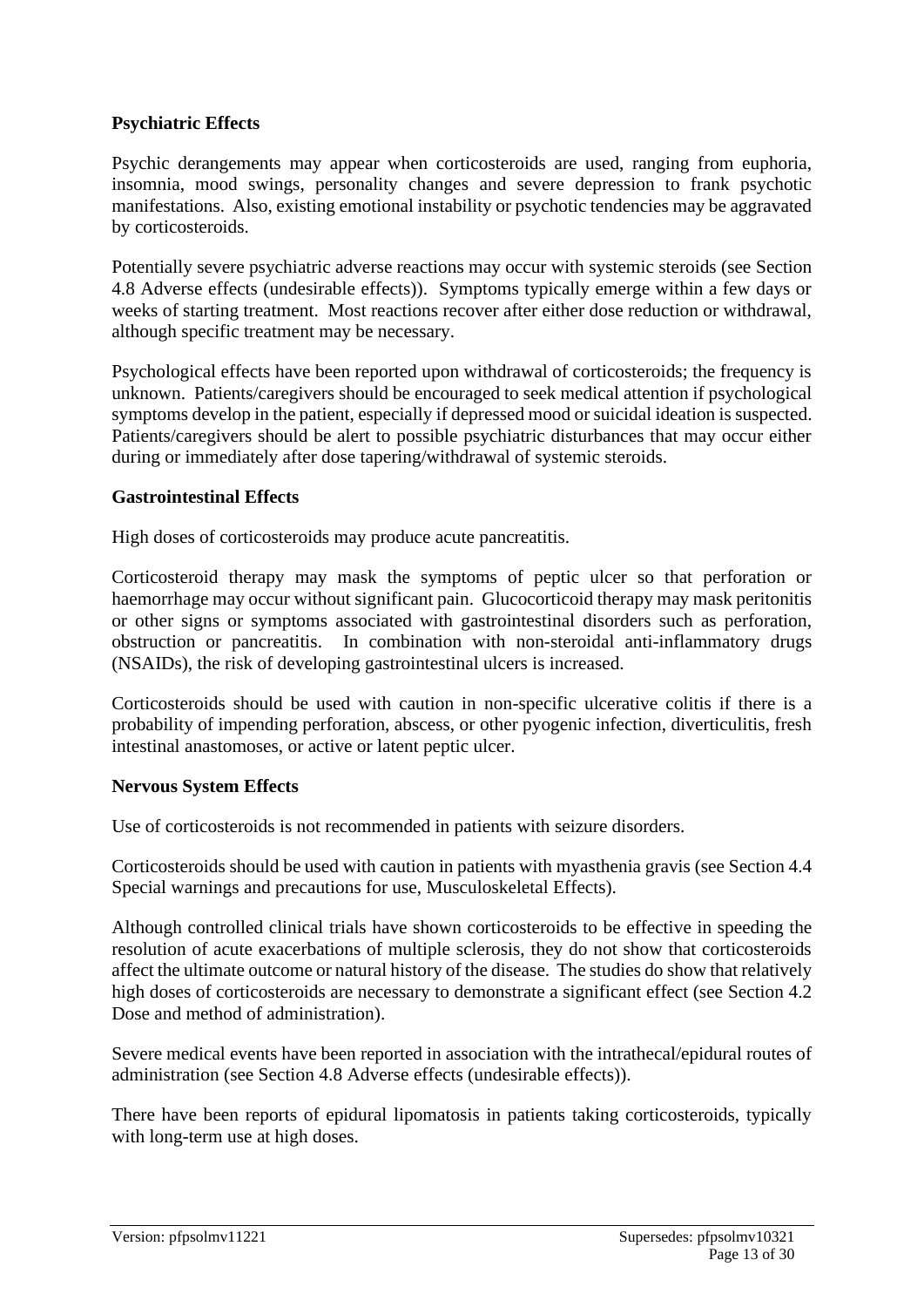### **Musculoskeletal Effects**

An acute myopathy has been described with the use of high doses of corticosteroids, most often occurring in patients with disorders of neuromuscular transmission (e.g. myasthenia gravis) or in patients receiving concomitant therapy with anticholinergics, such as neuromuscular blocking drugs (e.g. pancuronium). This acute myopathy is generalised, may involve ocular and respiratory muscles, and may result in quadriparesis. Elevations of creatine kinase may occur. Clinical improvement or recovery after stopping corticosteroids may require weeks to years.

Corticosteroids should be used with caution in osteoporosis. Osteoporosis is a common but infrequently recognised adverse effect associated with a long-term use of large doses of glucocorticoid.

### **Metabolism and Nutrition**

Corticosteroids, including methylprednisolone, can increase blood glucose, worsen pre-existing diabetes, and predispose those on long-term corticosteroid therapy to diabetes mellitus.

### **Injury, Poisoning and Procedural Complications**

Systemic corticosteroids are not indicated for, and should therefore not be used to treat traumatic brain injury. A large multicentre randomised study in patients administered corticosteroid therapy after significant head injury revealed an increased risk of mortality in the corticosteroid group compared to the placebo group.

### **Other**

Aspirin and non-steroidal anti-inflammatory agents should be used cautiously in conjunction with corticosteroids (see Section 4.5 Interactions with other medicines and other forms of interactions, Table 2, NSAIDs).

Benzyl alcohol is contained in the accompanying diluent for the 500 mg, 1 g and 2 g vials. Benzyl alcohol has been reported to be associated with a fatal "Gasping Syndrome" in premature infants (see Section 4.4 Special warnings and precautions for use, Paediatric Use). The 40 mg ACT-O-VIALS and the 125 mg ACT-O-VIALS do not contain benzyl alcohol.

### **Use in Hepatic Impairment**

Drug-induced liver injury such as acute hepatitis can result from cyclical pulsed IV methylprednisolone (usually at doses of 1 g/day). The time to onset of acute hepatitis can be several weeks or longer. Resolution of the adverse event has been observed after treatment was discontinued. Serious hepatotoxicity has been reported.

There is an enhanced effect of corticosteroids in patients with cirrhosis.

### **Use in Renal Impairment**

Caution is required in patients with systemic sclerosis because an increased incidence of scleroderma renal crisis has been observed with corticosteroids, including methylprednisolone.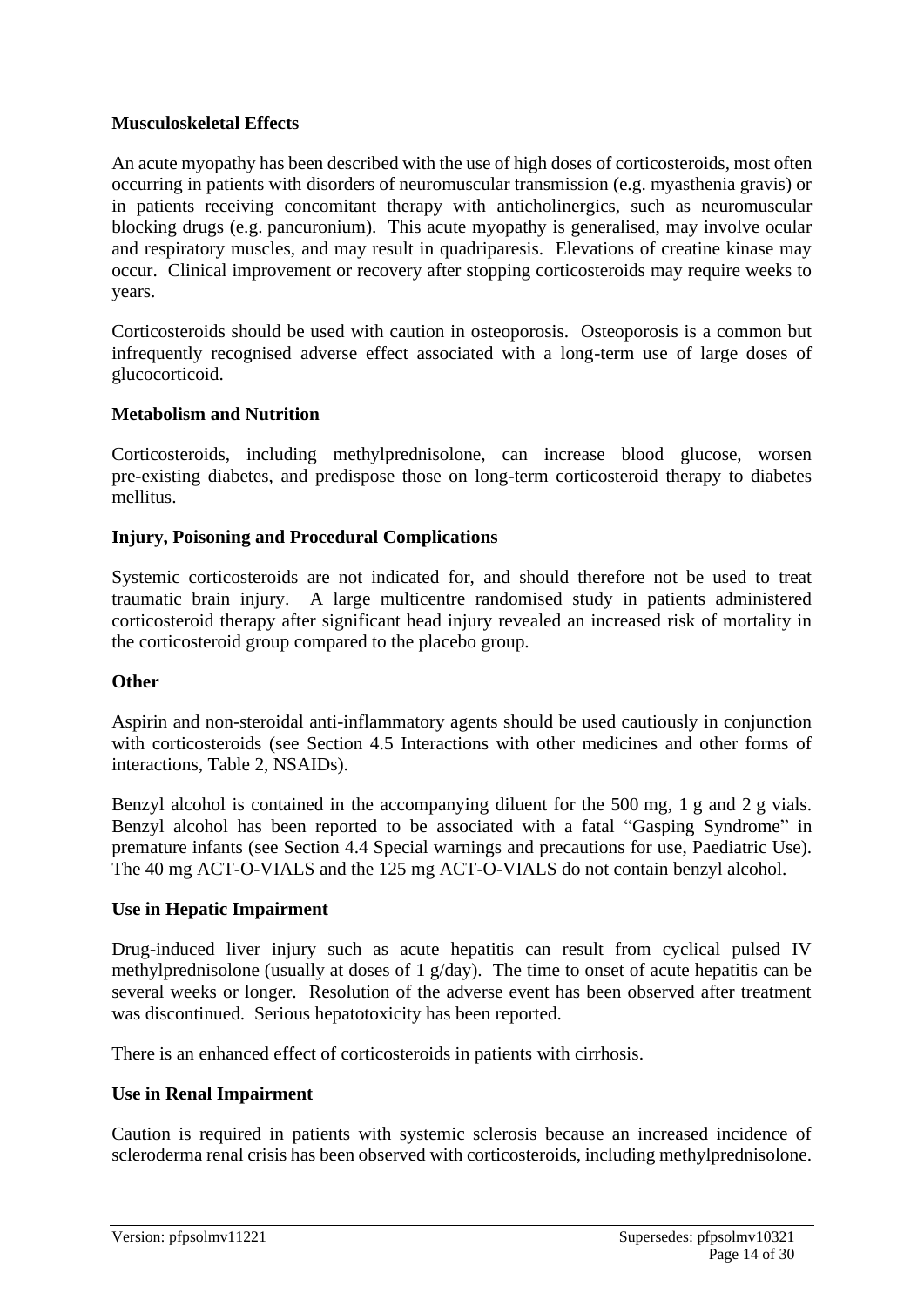Corticosteroids should be used with caution in patients with renal insufficiency.

### **Use in the Elderly**

Caution is recommended with prolonged corticosteroid treatment in the elderly due to a potential increased risk for osteoporosis, as well as increased risk for fluid retention with possible resultant hypertension.

### **Paediatric Use**

Benzyl alcohol is contained in the accompanying diluent for the 500 mg, 1 g and 2 g vials. The 40 mg ACT-O-VIALS and the 125 mg ACT-O-VIALS do not contain benzyl alcohol. Benzyl alcohol is associated with severe adverse effects, including fatal "gasping syndrome", in paediatric patients. The minimum amount of benzyl alcohol at which toxicity may occur is unknown. The risk of benzyl alcohol toxicity depends on the quantity administered and the liver and kidneys' capacity to detoxify the chemical. Premature and low birth weight infants, as well as patients receiving high dosages, may be more likely to develop toxicity. Practitioners administering this and other medications containing benzyl alcohol should consider the combined daily metabolic load of benzyl alcohol from all sources.

Growth and development of infants and children on prolonged corticosteroid therapy should be carefully observed. Growth may be suppressed in children receiving long-term, daily, divided-dose glucocorticoid therapy and use of such a regimen should be restricted to the most urgent indications. Alternate-day glucocorticoid therapy usually avoids or minimises this side effect.

Infants and children on prolonged corticosteroid therapy are at special risk from raised intracranial pressure.

High doses of corticosteroids may produce pancreatitis in children.

Hypertrophic cardiomyopathy may develop after administration of methylprednisolone to prematurely born infants, therefore appropriate diagnostic evaluation and monitoring of cardiac function and structure should be performed.

### **Effects on Laboratory Tests**

Average and large doses of cortisone or hydrocortisone can cause elevation of blood pressure, salt and water retention, and increased excretion of potassium. These effects are less likely to occur with the synthetic derivatives except when used in large doses. Dietary salt restriction and potassium supplementation may be necessary. All corticosteroids increase calcium excretion.

### **4.5 Interactions with other medicines and other forms of interactions**

Methylprednisolone has a wide spectrum of clinical use and is therefore used with numerous concurrent drugs. The interactions summarised in the following table are of known or likely clinical significance. The need for dosage adjustment of either medication will depend on the clinical situation, the dose regimen prescribed and the observed clinical response. The interactions listed have either pharmacokinetic or pharmacodynamic basis.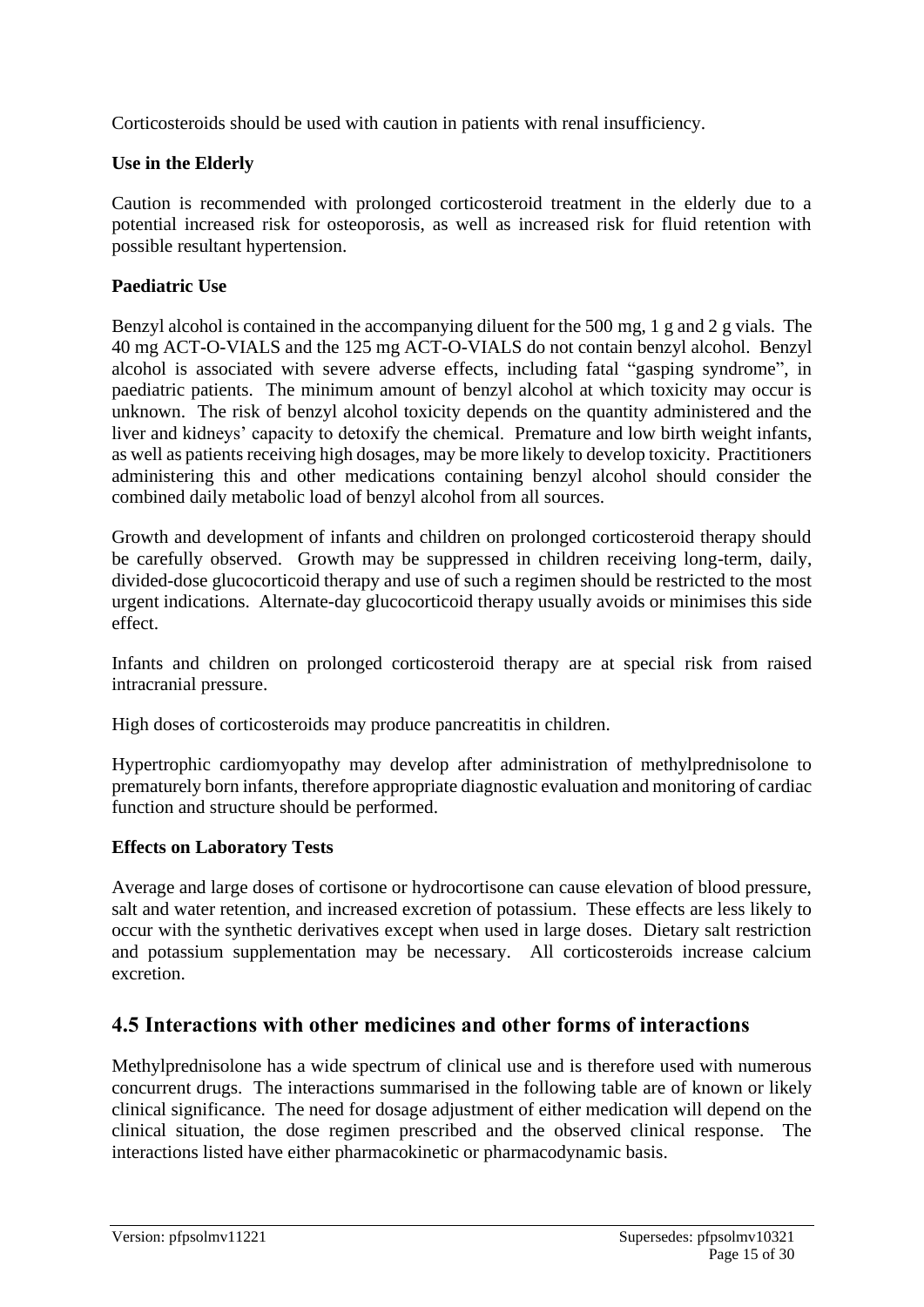Methylprednisolone is a cytochrome P450 enzyme (CYP) substrate and is mainly metabolised by the CYP3A4 enzyme. CYP3A4 catalyses 6β-hydroxylation of steroids, the essential Phase I metabolic step for both endogenous and synthetic corticosteroids. Many other compounds are also substrates of CYP3A4, some of which (as well as other drugs) have been shown to alter glucocorticoid metabolism by induction (upregulation) or inhibition of the CYP3A4 enzyme.

### **CYP3A4 Inhibitors**

Drugs that inhibit CYP3A4 activity generally decrease hepatic clearance, resulting in increased plasma concentrations of corticosteroids. Co-administration of these substances may require titration of corticosteroid dosage to reduce the risk of adverse effects and avoid steroid toxicity.

### **CYP3A4 Inducers**

Drugs that induce CYP3A4 activity generally increase hepatic clearance, resulting in decreased plasma concentrations of corticosteroids. Co-administration of these substances may require an increase in corticosteroid dosage to achieve the desired result.

### **CYP3A4 Substrates**

In the presence of another CYP3A4 substrate, the hepatic clearance of methylprednisolone may be affected, with corresponding dosage adjustments required. It is possible that adverse events associated with the use of either drug alone may be more likely to occur with co-administration.

The most common and/or clinically important drug interactions or effects resulting from co-administration of SOLU-MEDROL and examples of CYP3A4 inhibitors, inducers and substrates are provided in Table 1 and 2. Table 1 and 2 should be used in conjunction with the detailed information provided above.

|                     |  | Table 1 Examples of CYP3A4 inhibitors, inducers and substrates that interact with |  |  |  |
|---------------------|--|-----------------------------------------------------------------------------------|--|--|--|
| <b>SOLU-MEDROL.</b> |  |                                                                                   |  |  |  |

|                                          | CYP3A4<br><b>Inhibitor</b> | CYP3A4<br><b>Inducers</b> | CYP3A4<br><b>Substrates</b> |
|------------------------------------------|----------------------------|---------------------------|-----------------------------|
| <b>Antibiotics/Antifungal Agents</b>     |                            |                           |                             |
| Troleandomycin<br>$\bullet$              |                            |                           |                             |
| Erythromycin                             |                            |                           |                             |
| Ketoconazole<br>$\bullet$                |                            |                           |                             |
| Itraconazole<br>$\bullet$                |                            |                           |                             |
| <b>Antibiotics/Antitubercular Agents</b> |                            |                           |                             |
| Rifampicin                               |                            |                           |                             |
| Rifabutin                                |                            |                           |                             |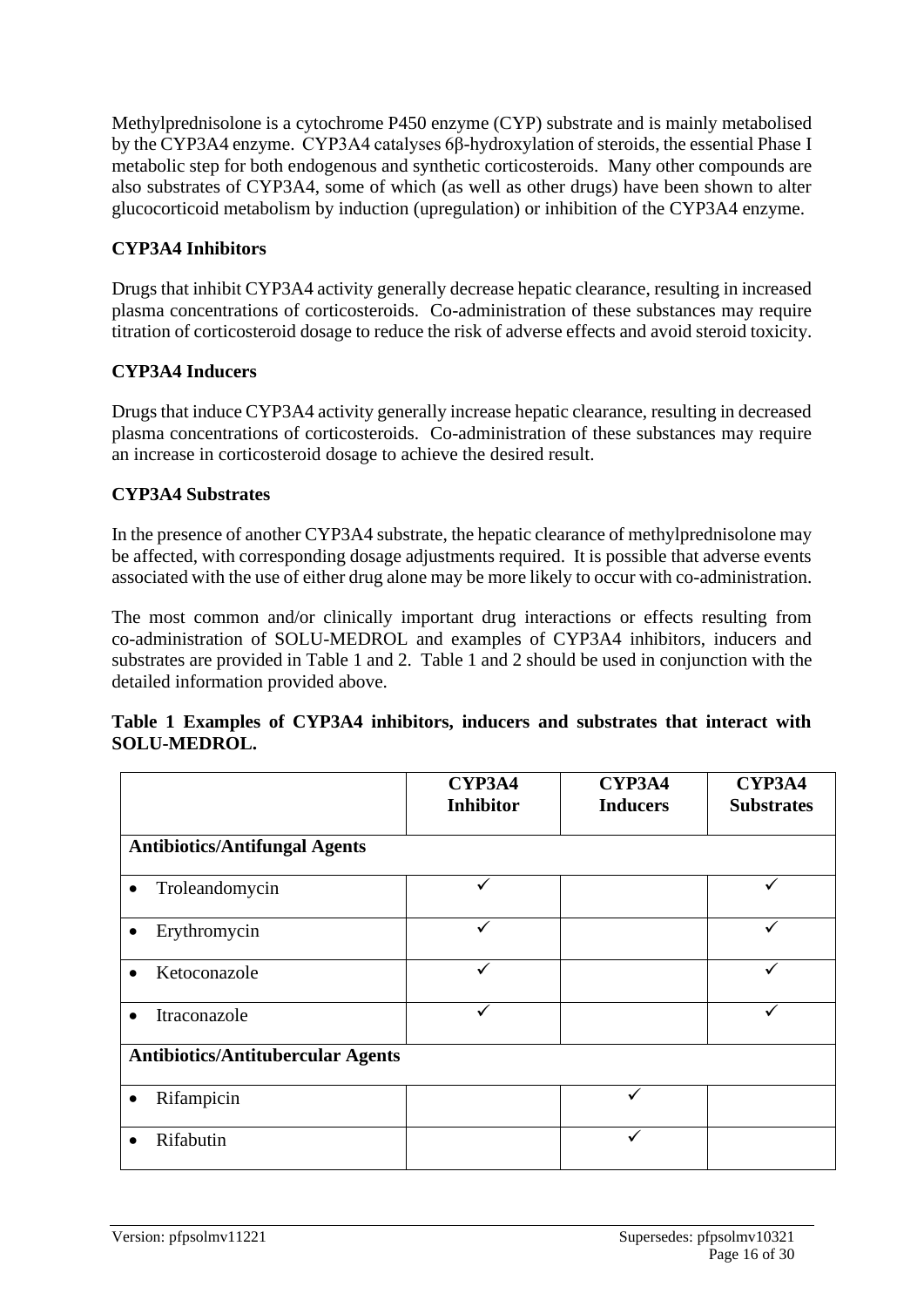|                                                                      | <b>CYP3A4</b><br><b>Inhibitor</b> | CYP3A4<br><b>Inducers</b> | CYP3A4<br><b>Substrates</b> |
|----------------------------------------------------------------------|-----------------------------------|---------------------------|-----------------------------|
|                                                                      |                                   |                           |                             |
| Isoniazid (also see Table 2)<br>$\bullet$                            |                                   |                           |                             |
| <b>Anticonvulsants</b>                                               |                                   |                           |                             |
| Carbamazepine<br>$\bullet$                                           |                                   | ✓                         |                             |
| Phenobarbital(phenobarbitone)<br>$\bullet$                           |                                   |                           |                             |
| Phenytoin<br>$\bullet$                                               |                                   |                           |                             |
| <b>Antiemetics</b>                                                   |                                   |                           |                             |
| Aprepitant<br>$\bullet$                                              |                                   |                           |                             |
| Fosaprepitant<br>$\bullet$                                           |                                   |                           |                             |
| <b>Antivirals</b>                                                    |                                   |                           |                             |
| HIV Protease Inhibitors e.g.<br>$\bullet$<br>indinavir and ritonavir | $\checkmark$                      |                           | $\checkmark$                |
| <b>Calcium Channel Blocker</b>                                       |                                   |                           |                             |
| Diltiazem                                                            | ✓                                 |                           | ✓                           |
| <b>Contraceptives (Oral)</b>                                         |                                   |                           |                             |
| Ethinylestradiol                                                     | $\checkmark$                      |                           | ✓                           |
| Norethindrone<br>$\bullet$                                           |                                   |                           |                             |
| <b>Grapefruit Juice</b>                                              |                                   |                           |                             |
| Immunosuppressants                                                   |                                   |                           |                             |
| Ciclosporin (also see Table 2)                                       | ✓                                 |                           | ✓                           |
| Cyclophosphamide<br>٠                                                |                                   |                           |                             |
| Tacrolimus<br>$\bullet$                                              |                                   |                           | ✓                           |
| <b>Macrolide Antibacterial Agents</b>                                |                                   |                           |                             |
| Clarithromycin<br>٠                                                  |                                   |                           |                             |

# **Table 2 Important drug or substance interactions/effects with methylprednisolone.**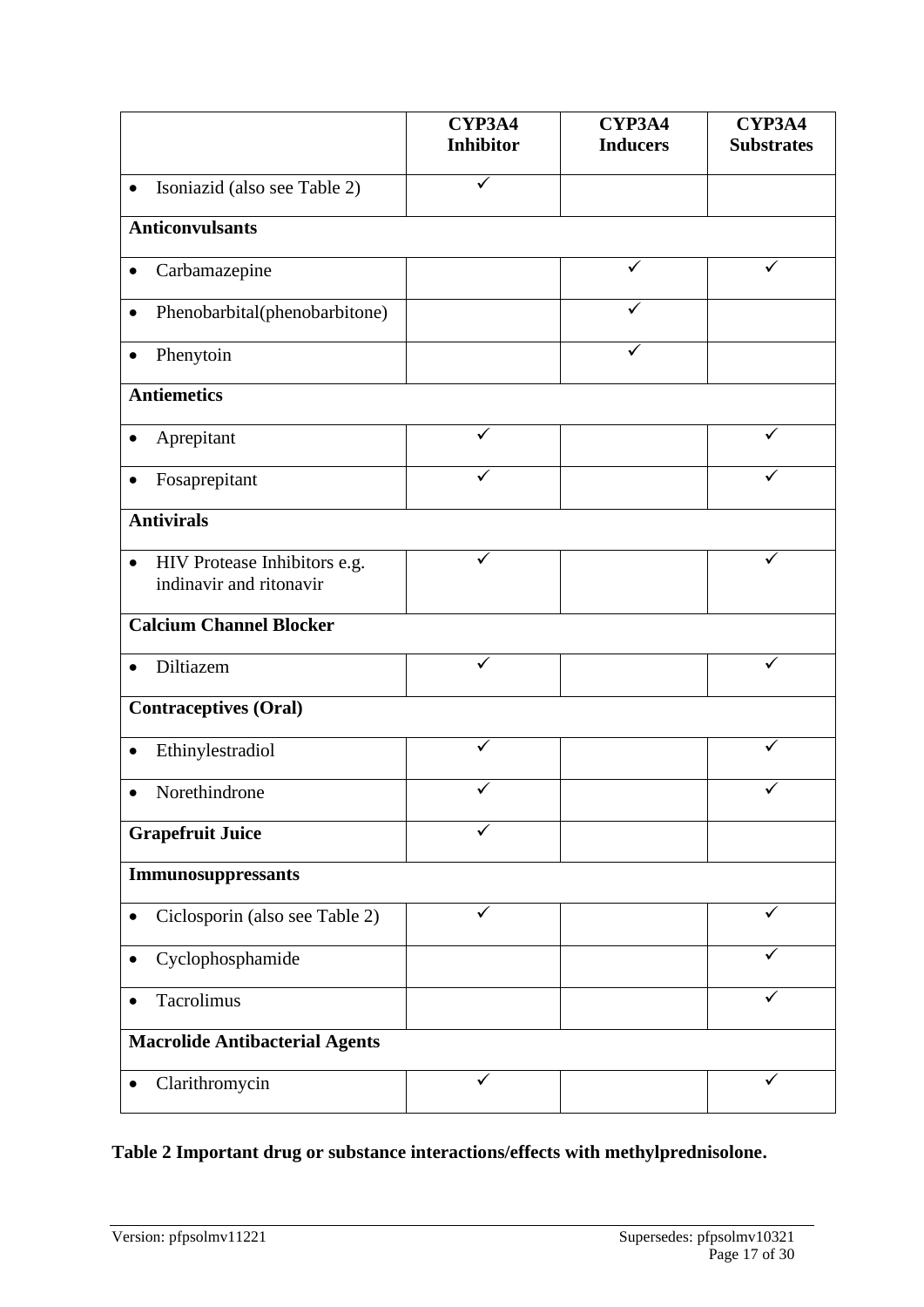| <b>Class of Drug/Drug(s) Involved</b> | Drug(s) Affected/Mechanism/Clinical Implication                                                                                                                                                                              |
|---------------------------------------|------------------------------------------------------------------------------------------------------------------------------------------------------------------------------------------------------------------------------|
| <b>Antibiotic/Antifungal Therapy</b>  | CYP3A4 inhibitor.                                                                                                                                                                                                            |
| Troleandomycin                        | Co-administration may result in reduced corticosteroid<br>clearance, enhanced clinical effects and an increased                                                                                                              |
| Erythromycin                          | risk of adverse effects of methylprednisolone.                                                                                                                                                                               |
| Ketoconazole                          |                                                                                                                                                                                                                              |
| <b>Antibiotics/Antitubercular</b>     | CYP3A4 inducer.                                                                                                                                                                                                              |
| <b>Therapy</b>                        | Increased hepatic clearance which may reduce efficacy                                                                                                                                                                        |
| Rifampicin                            | of corticosteroid. Dosage adjustment may be required.                                                                                                                                                                        |
| <b>Anticholinesterase</b>             | Corticosteroids may reduce the effects of                                                                                                                                                                                    |
| Neostigmine                           | anticholinesterases in myasthenia gravis which may<br>result in precipitation of myasthenic crisis.                                                                                                                          |
| Pyridostigmine                        |                                                                                                                                                                                                                              |
| <b>Anticoagulants</b>                 | Effect on anticoagulant is variable. Enhanced as well as                                                                                                                                                                     |
| Oral anticoagulants or heparin        | diminished effects of anticoagulants with<br>co-administration with corticosteroids have been<br>reported. Coagulation indices should be monitored.<br>Adjust dose accordingly to maintain desired<br>anticoagulant effects. |
| <b>Anticonvulsants</b>                | CYP3A4 inducers                                                                                                                                                                                                              |
|                                       |                                                                                                                                                                                                                              |
| Phenobarbital<br>(phenobarbitone)     | Co-administration may increase clearance of<br>methylprednisolone leading to reduced                                                                                                                                         |
| Phenytoin                             | methylprednisolone efficacy. Monitor clinical response.<br>Adjust dose if necessary.                                                                                                                                         |
| <b>Antidiabetic Drugs</b>             | Diabetogenic effects of corticosteroid may impair                                                                                                                                                                            |
| Insulin                               | glucose control of the antidiabetic agents. Monitor<br>glucose levels and adjust dose of antidiabetic therapy if                                                                                                             |
| Glibenclamide                         | used concurrently with corticosteroids.                                                                                                                                                                                      |
| Metformin                             |                                                                                                                                                                                                                              |
| <b>All Antihypertensive Agents</b>    | Antihypertensive agents are affected with<br>co-administration due to mineralocorticoid effect of<br>corticoid leading to raised blood pressure.                                                                             |
|                                       | May result in partial loss of hypertensive control.                                                                                                                                                                          |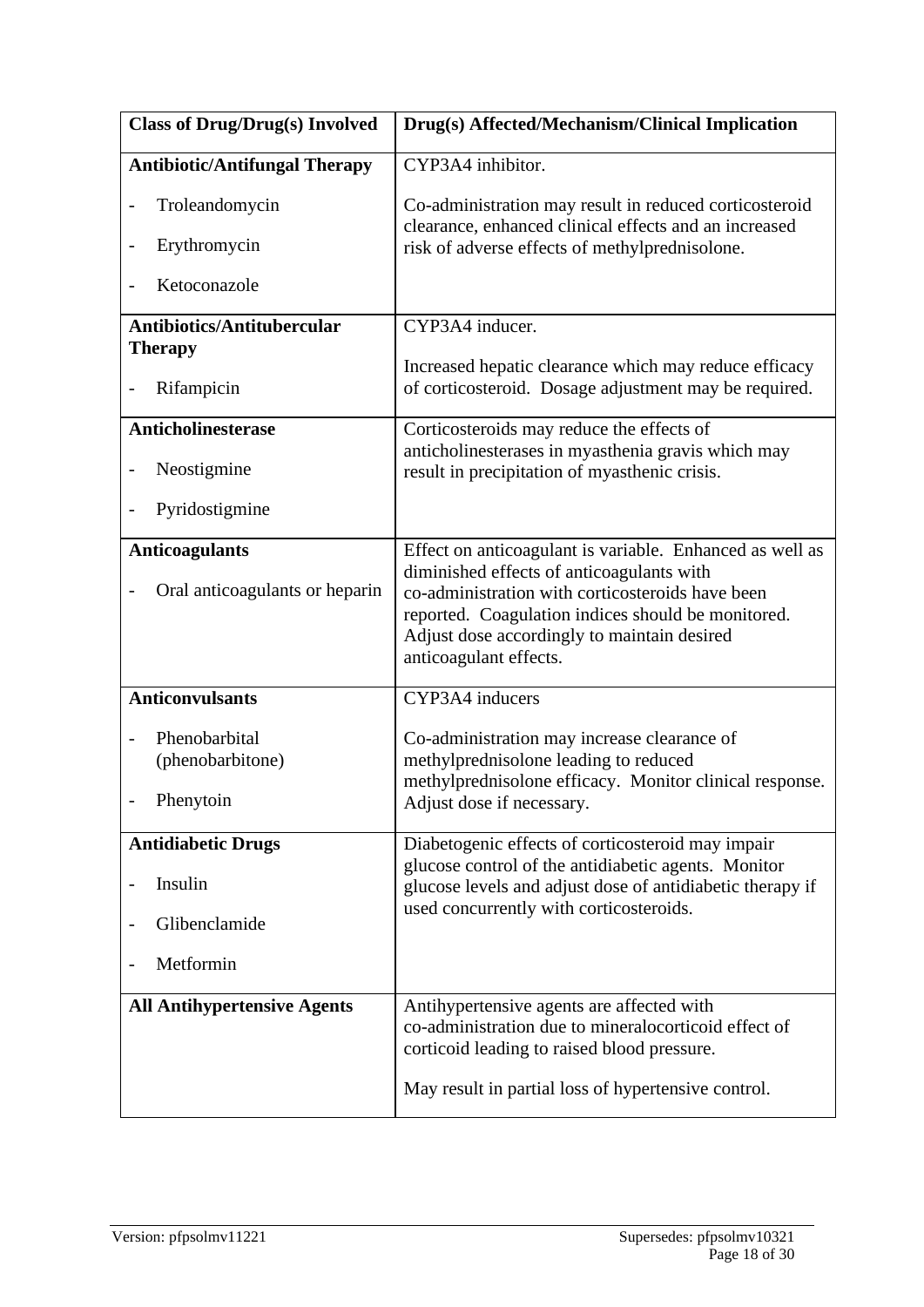| <b>Class of Drug/Drug(s) Involved</b>                                           | Drug(s) Affected/Mechanism/Clinical Implication                                                                                                                                                             |
|---------------------------------------------------------------------------------|-------------------------------------------------------------------------------------------------------------------------------------------------------------------------------------------------------------|
| <b>Antitubercular Agents</b>                                                    | CYP3A4 inhibitor.                                                                                                                                                                                           |
| Isoniazid                                                                       | In addition there is a potential effect of<br>methylprednisolone to increase the acetylation rate and<br>clearance of isoniazid.                                                                            |
| <b>Aromatase Inhibitors</b><br>Aminoglutethimide                                | Aminoglutethimide induced adrenal suppression may<br>exacerbate endocrine changes caused by prolonged<br>glucocorticoid treatment.                                                                          |
| <b>Cardioactive Drugs</b><br>Digoxin and related<br>glycosides                  | Corticosteroid induced potassium loss<br>(mineralocorticoid effect).<br>Potentiation of digoxin toxicity.                                                                                                   |
| <b>Diuretic</b><br>All potassium losing diuretics                               | Excessive potassium loss may be experienced with<br>concurrent use of corticosteroids and potassium<br>depleting diuretics or carbonic anhydrase inhibitors.                                                |
| e.g. frusemide, thiazide<br>Carbonic anhydrase inhibitors<br>e.g. acetazolamide | There is enhanced toxicity with co-administration and<br>an increased risk of hypokalaemia. Monitor K+ levels<br>and supplement if necessary.                                                               |
| <b>HIV Protease Inhibitors</b><br>e.g. indinavir, ritonavir                     | Co-administration may increase plasma concentrations<br>of corticosteroids. Corticosteroids may reduce plasma<br>concentrations of HIV-protease inhibitors, by inducing<br>their metabolism.                |
| <b>Immunising Agents</b>                                                        | Co-administration may result in corticosteroid induced                                                                                                                                                      |
| Live vaccine e.g.<br>poliomyelitis, BCG, mumps,<br>measles, rubella, smallpox.  | immunosuppression.<br>There may be an increased toxicity from vaccine.<br>Disseminated viral disease may occur (see Sections 4.3<br>Contraindications and 4.4 Special warnings and<br>precautions for use). |
| <b>Killed Virulent Vaccines</b>                                                 | Co-administration may result in impaired immune<br>response and/or reduced response to vaccine (see<br>Sections 4.3 Contraindications and 4.4 Special warnings<br>and precautions for use).                 |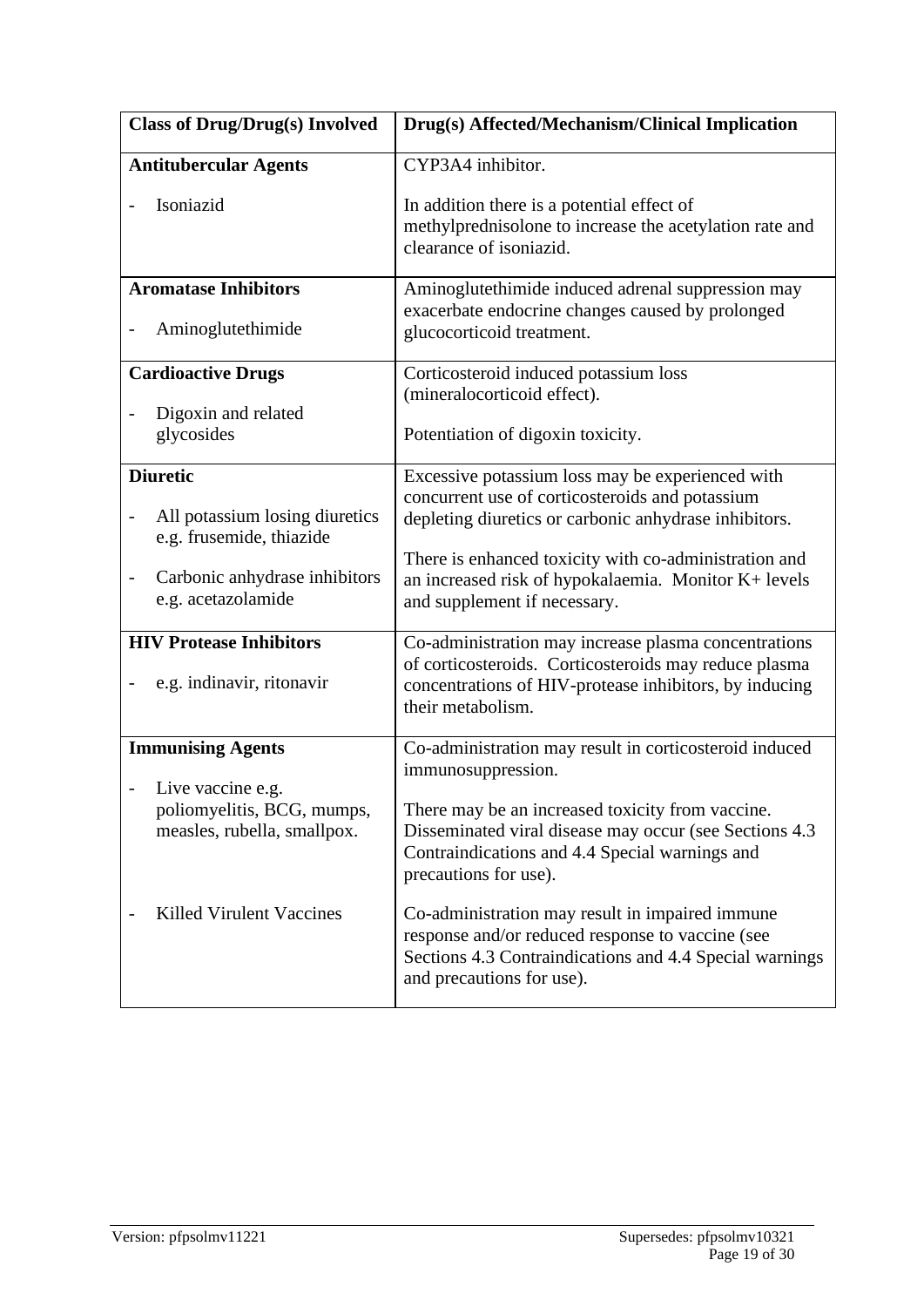| <b>Class of Drug/Drug(s) Involved</b>                                              | Drug(s) Affected/Mechanism/Clinical Implication                                                                                                                                                                                                                                        |
|------------------------------------------------------------------------------------|----------------------------------------------------------------------------------------------------------------------------------------------------------------------------------------------------------------------------------------------------------------------------------------|
| <b>Immunosuppressants</b><br>Methotrexate<br>Ciclosporin                           | Synergistic effect on disease state. Since concurrent<br>administration of these agents results in a mutual<br>inhibition of metabolism, it is possible that convulsions<br>and other adverse events associated with the individual<br>use of either drug may be more likely to occur. |
|                                                                                    | May allow reduced dose of corticosteroid.                                                                                                                                                                                                                                              |
|                                                                                    | Increased activity of both ciclosporin and corticosteroids<br>with co-administration.                                                                                                                                                                                                  |
|                                                                                    | Convulsions have been reported with concurrent use of<br>methylprednisolone and ciclosporin. Monitor<br>ciclosporin A levels. Adjust dose as necessary.                                                                                                                                |
| <b>Anticholinergics</b>                                                            | Partial reversal of neuromuscular block.                                                                                                                                                                                                                                               |
| Neuromuscular Blocking<br>Agent e.g. pancuronium,<br>vecuronium                    | Acute myopathy has been reported with concurrent use<br>of high doses of corticosteroids and anticholinergics,<br>such as neuromuscular blocking agents (see Section 4.4<br>Special warnings and precautions for use).                                                                 |
|                                                                                    | Antagonism of the neuromuscular blocking effects of<br>pancuronium and vecuronium has been reported in<br>patients taking corticosteroids. This reaction may be<br>expected with all competitive neuromuscular blockers.                                                               |
| <b>Potassium depleting agents</b>                                                  | When administered with potassium depleting agents,                                                                                                                                                                                                                                     |
| Diuretics                                                                          | patients should be observed closely for development of<br>hypokalaemia as there is an increased risk with                                                                                                                                                                              |
| Amphotericin B, xanthines or<br>beta 2 agonists                                    | concurrent use.                                                                                                                                                                                                                                                                        |
| Psychotherapeutic<br>CNS active drugs such as<br>Anxiolytics and<br>Antipsychotics | Co-administration may potentiate CNS effects of<br>corticosteroid. As the CNS active drug is affected with<br>co-administration, recurrence or poor control of CNS<br>symptoms may result. May require dose adjustment to<br>obtain desired effect.                                    |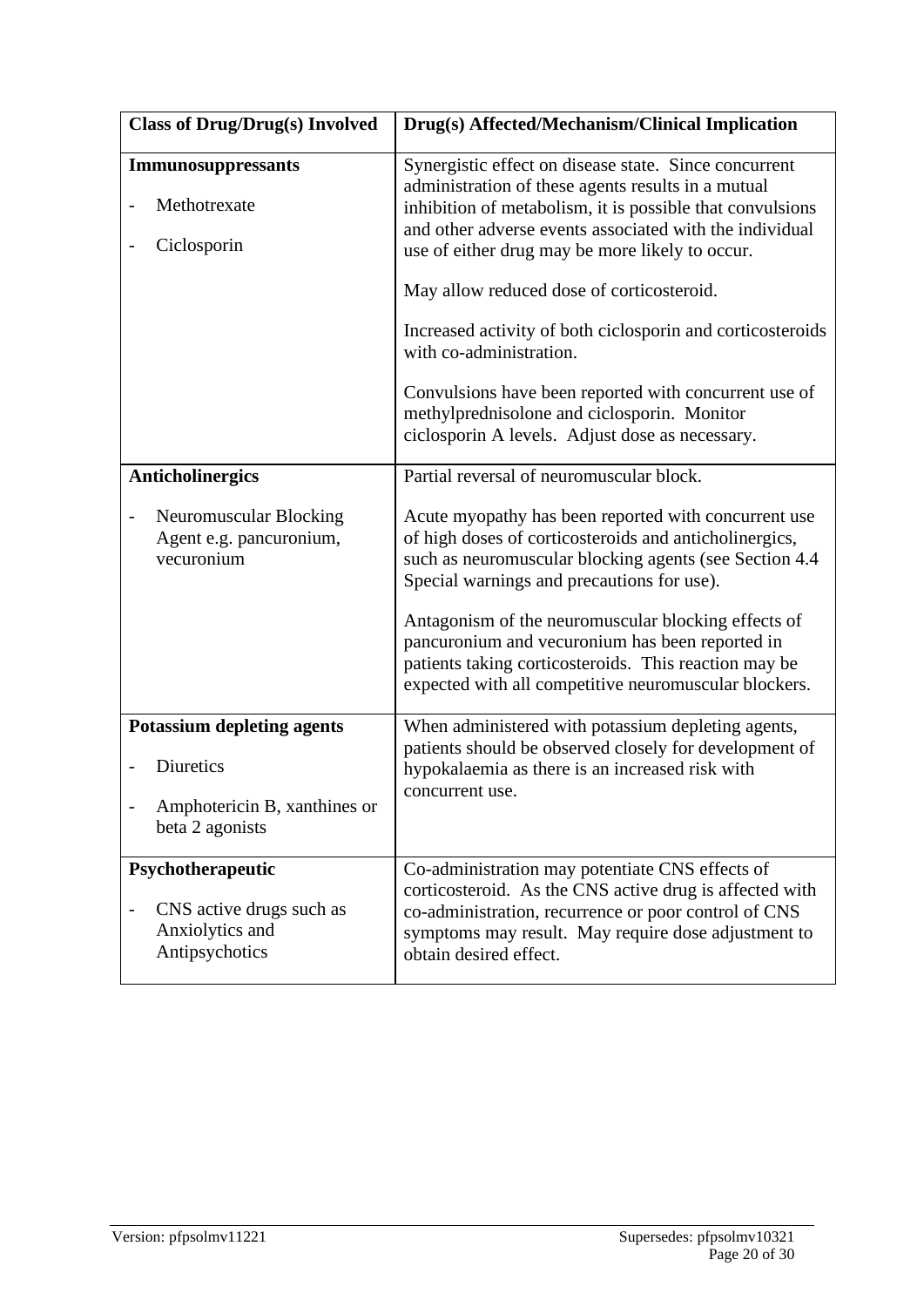| <b>Class of Drug/Drug(s) Involved</b>       | Drug(s) Affected/Mechanism/Clinical Implication                                                                                                                                                                                                                                                   |
|---------------------------------------------|---------------------------------------------------------------------------------------------------------------------------------------------------------------------------------------------------------------------------------------------------------------------------------------------------|
| <b>NSAIDs</b><br>Aspirin                    | There may be increased incidence of gastrointestinal<br>bleeding and ulceration when corticosteroids are given<br>with NSAID <sub>s</sub> .                                                                                                                                                       |
|                                             | Methylprednisolone may increase the clearance of high<br>dose aspirin, which can lead to decreased salicylate<br>serum levels. Discontinuation of methylprednisolone<br>treatment can lead to raised salicylate serum levels,<br>which could lead to an increased risk of salicylate<br>toxicity. |
| <b>Sympathomimetic Agents</b><br>Salbutamol | Co-administration leading to increased response to<br>sympathetic agents with resulting increased efficacy and<br>potentially increased toxicity.                                                                                                                                                 |

# **4.6 Fertility, pregnancy and lactation**

### **Effects on Fertility**

Animal studies on the effects of methylprednisolone did not show an adverse impact on fertility in male and female rats treated with methylprednisolone aceponate at subcutaneous doses up to 0.1 mg/kg/day, although there was an increase in the number of non-viable fetuses. Other corticosteroids have been shown to impair fertility and reduce embryonic viability in studies in mice and rats.

### **Use in Pregnancy – Pregnancy Category A**

Corticosteroids have been shown to be teratogenic in many species when given in doses equivalent to the human dose. In animal reproduction studies, glucocorticoids such as methylprednisolone have been shown to increase the incidence of malformations (cleft palate, ventricular septal defect, skeletal malformations), embryo-fetal lethality (e.g. increase in resorptions), intra-uterine growth retardation and abortions.

There is limited data on the use of methylprednisolone sodium succinate in human pregnancies, and animal reproduction studies have not been done. Methylprednisolone sodium succinate should be used in pregnancy only after a careful assessment of the benefit-risk ratio to the mother and fetus.

Some corticosteroids readily cross the placenta. An increased incidence of low birth weights in infants born of mothers receiving corticosteroids has been reported.

Infants exposed *in utero* to substantial doses of corticosteroids must be carefully observed and evaluated for signs of adrenal insufficiency.

Cataracts have been observed in infants born to mothers treated with long-term corticosteroids during pregnancy.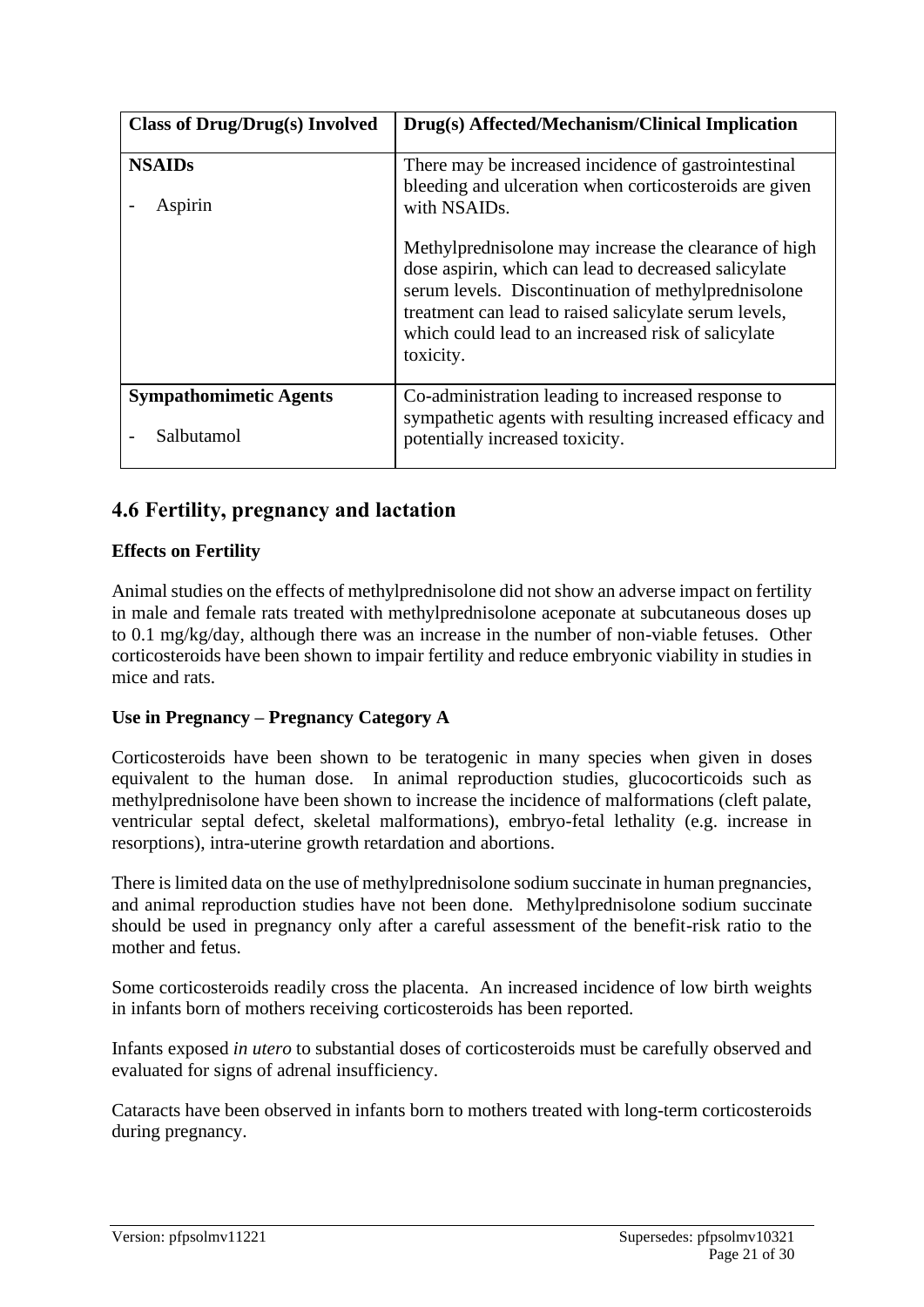Benzyl alcohol can cross the placenta (see Section 4.4 Special warnings and precautions for use, Paediatric Use).

### **Use in Lactation**

Corticosteroids are excreted in breast milk.

Corticosteroids distributed into breast milk may suppress growth and interfere with endogenous glucocorticoid production in nursing infants. This medicinal product should be used during breast feeding only after a careful assessment of the benefit-risk ratio to the mother and infant.

### **4.7 Effects on ability to drive and use machines**

The effect of corticosteroids on the ability to drive or use machinery has not been systematically evaluated. Undesirable effects, such as dizziness, vertigo, visual disturbances, and fatigue are possible after treatment with corticosteroids (see Section 4.8 Adverse effects (undesirable effects)). If affected, patients should not drive or operate machinery.

### **4.8 Adverse effects (undesirable effects)**

Serious undesirable adverse events are also mentioned under the Section 4.4 Special warnings and precautions for use.

The following adverse reactions have been reported with the following contraindicated routes of administration: Intrathecal/Epidural: Arachnoiditis, functional gastrointestinal disorder/bladder dysfunction, headache, meningitis, paraparesis/paraplegia, seizure, sensory disturbance.

The adverse effects are listed in the table below by system organ class.

### *Infections and Infestations*

Opportunistic infection, infection<sup>a</sup>, peritonitis<sup>g</sup>.

### *Blood and Lymphatic System Disorders*

Leucocytosis.

### *Immune System Disorders*

Drug hypersensitivity<sup>b</sup>, anaphylactic reaction, anaphylactoid reaction.

### *Endocrine Disorders*

Cushingoid, hypopituitarism, steroid withdrawal syndrome, adrenal insufficiency, secondary adrenocortical and pituitary unresponsiveness<sup>c</sup>.

### *Metabolism and Nutrition Disorders*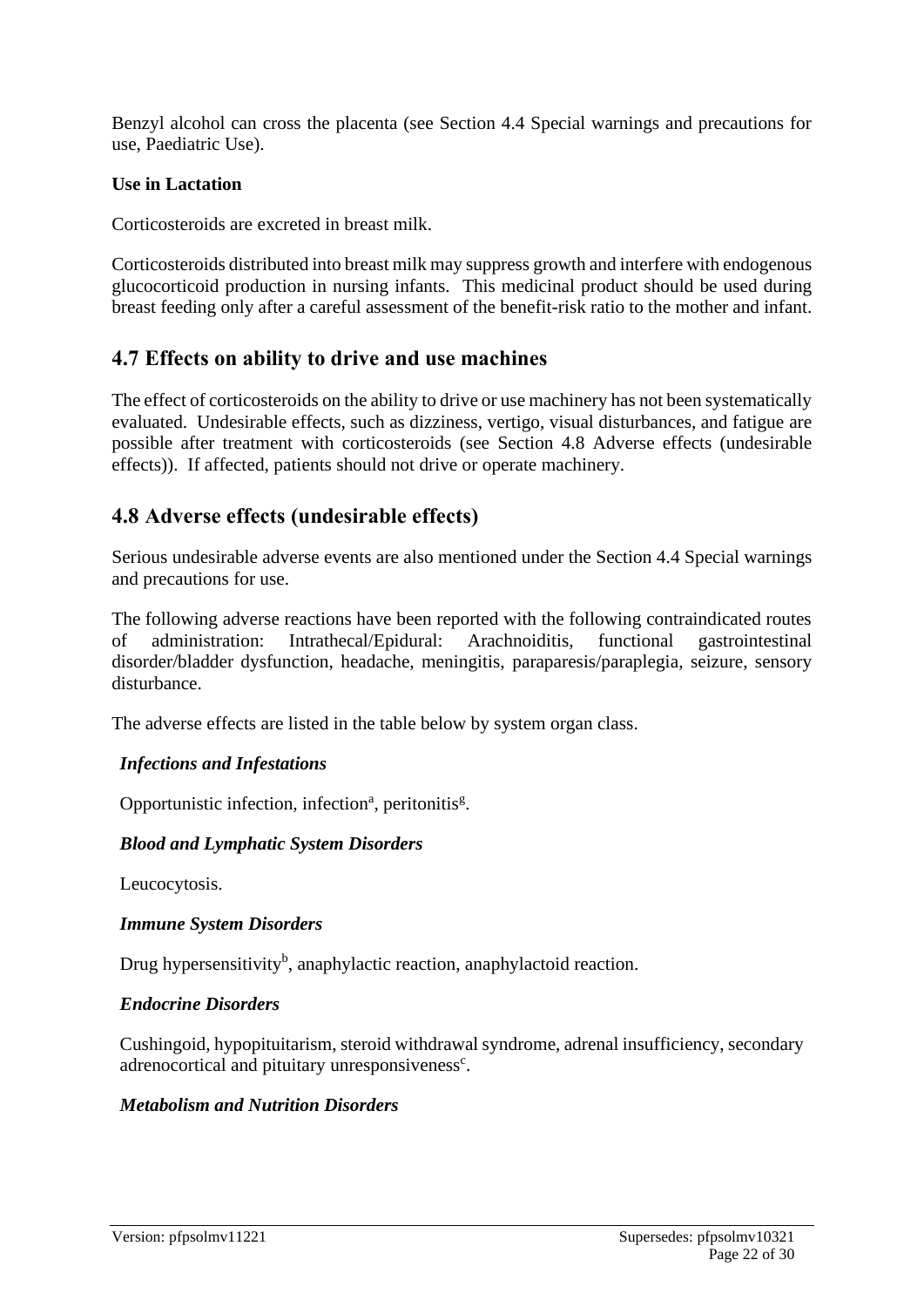Metabolic acidosis, sodium retention, fluid retention, alkalosis hypokalaemic, dyslipidaemia, glucose tolerance impaired<sup>d</sup>, increased insulin requirement (or oral hypoglycaemic agents in diabetics), lipomatosis, increased appetite (which may result in weight increased).

### *Psychiatric Disorders*

Affective disorder (including depressed mood, euphoric mood, affect lability, drug dependence, suicidal ideation), psychotic disorder (including mania, delusion, hallucination and schizophrenia), mental disorder, personality change, confusional state, anxiety, mood swings, abnormal behaviour, insomnia, irritability.

### *Nervous System Disorders*

Epidural lipomatosis, intracranial pressure increased (with papilloedema [benign intracranial hypertension]), seizure, amnesia, cognitive disorder, dizziness, headache.

### *Eye Disorders*

Chorioretinopathy, cataract, glaucoma, exophthalmos, vision blurred.

### *Ear and Labyrinth Disorders*

Vertigo.

### *Cardiac Disorders*

Cardiac failure congestive (in susceptible patients), myocardial rupture<sup>e</sup>, arrhythmia.

### *Vascular Disorders*

Thrombosis, hypertension, hypotension.

### *Respiratory, Thoracic and Mediastinal Disorders*

Pulmonary embolism, hiccups.

### *Gastrointestinal Disorders*

Peptic ulcer (with possible peptic ulcer perforation and peptic ulcer haemorrhage), intestinal perforation, gastric haemorrhage, pancreatitis, oesophagitis ulcerative, oesophagitis, vomiting, abdominal distension, abdominal pain, diarrhoea, dyspepsia, nausea.

### *Hepatobiliary Disorders*

Hepatitis<sup>f</sup>.

### *Skin and Subcutaneous Tissue Disorders*

Angioedema, hirsutism, petechiae, ecchymosis, subcutaneous atrophy, skin atrophy, erythema, hyperhidrosis, skin striae, rash, pruritus, urticaria, acne, skin hyperpigmentation, skin hypopigmentation.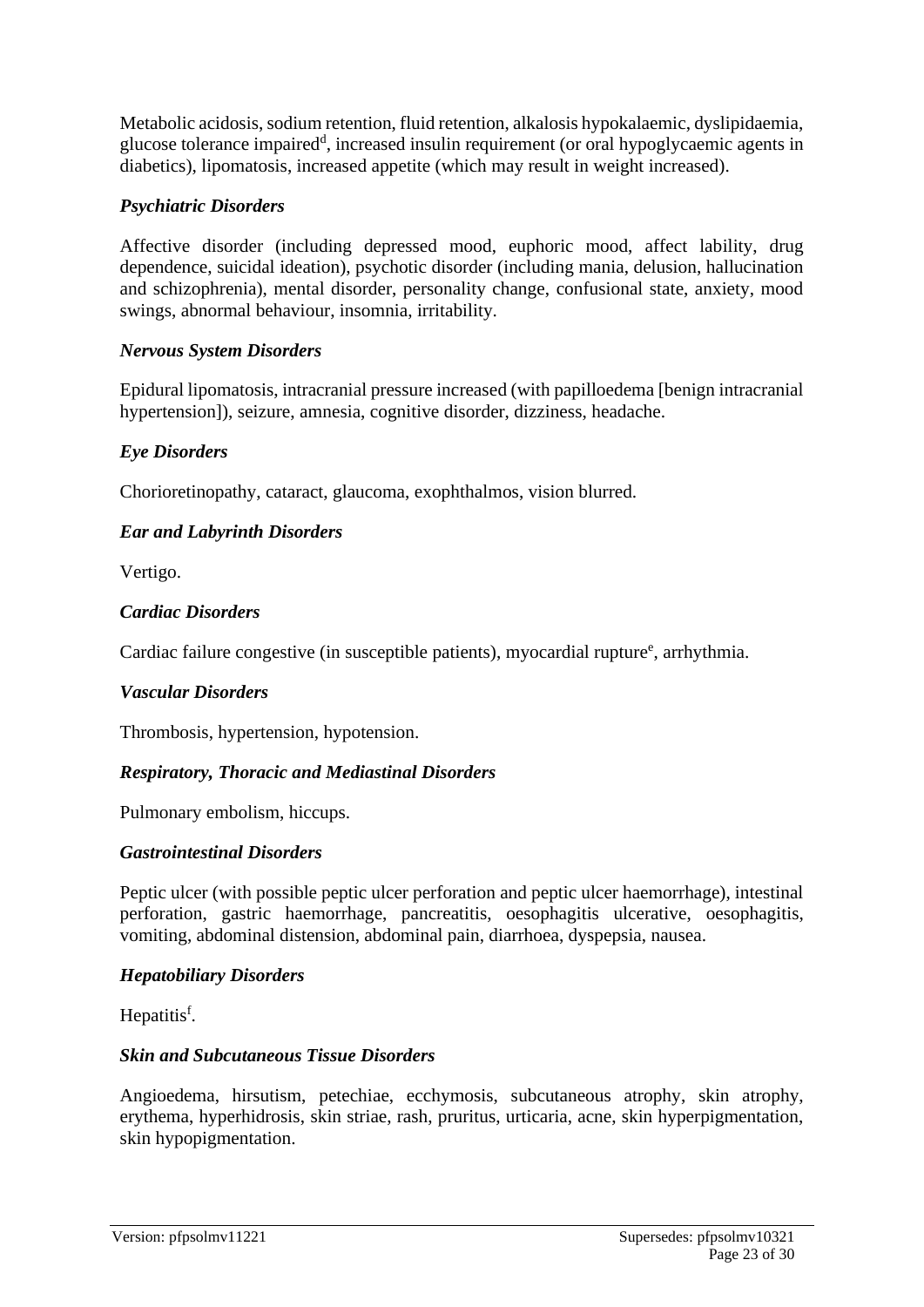### *Musculoskeletal and Connective Tissue Disorders*

Muscular weakness, myalgia, myopathy, muscle atrophy, osteoporosis, osteonecrosis, pathological fracture, neuropathic arthropathy, arthralgia, growth retardation.

#### *Reproductive System and Breast Disorders*

Menstruation irregular.

#### *General Disorders and Administration Site Conditions*

Abscess sterile, impaired healing, oedema peripheral, fatigue, malaise, injection site reaction.

#### *Investigations*

Intraocular pressure increased, carbohydrate tolerance decreased, blood potassium decreased, urine calcium increased, alanine aminotransferase increased, aspartate aminotransferase increased, blood alkaline phosphatase increased, blood urea increased, suppression of reactions to skin tests<sup>h</sup>.

### *Injury, Poisoning and Procedural Complications*

Spinal compression fracture, tendon rupture.

a Including masking of infections and latent infections becoming active.

- b With or without circulatory collapse, cardiac arrest, bronchospasm, or hypertension.
- c Particularly in times of stress, as in trauma, surgery or illness.
- d Manifestations of latent diabetes mellitus.
- e Following a myocardial infarction.

f Hepatitis has been reported with IV administration (see Section 4.4 Special warnings and precautions for use). g Peritonitis may be the primary presenting sign or symptom of a gastrointestinal disorder such as perforation, obstruction or pancreatitis (see Section 4.4 Special warnings and precautions for use). h Not a MedDRA preferred term.

### **Reporting Suspected Adverse Effects**

Reporting suspected adverse reactions after registration of the medicinal product is important. It allows continued monitoring of the benefit-risk balance of the medicinal product. Healthcare professionals are asked to report any suspected adverse reactions at [www.tga.gov.au/reporting](http://www.tga.gov.au/reporting-problems)[problems.](http://www.tga.gov.au/reporting-problems)

### **4.9 Overdose**

Reports of acute toxicity and metabolic disturbances with glucocorticoids are rare but do occur. There is no clinical syndrome of acute overdosage with SOLU-MEDROL Powder for Injection. Acute overdose may possibly aggravate pre-existing disease states such as ulceration of the gastrointestinal tract, electrolyte disturbances, infections, diabetes and oedema. Repeated high doses of methylprednisolone have caused hepatic necrosis and an increase in amylase. Bradyarrhythmias, ventricular arrhythmias and cardiac arrest have been observed in cases of intravenous administration of high doses of methylprednisolone.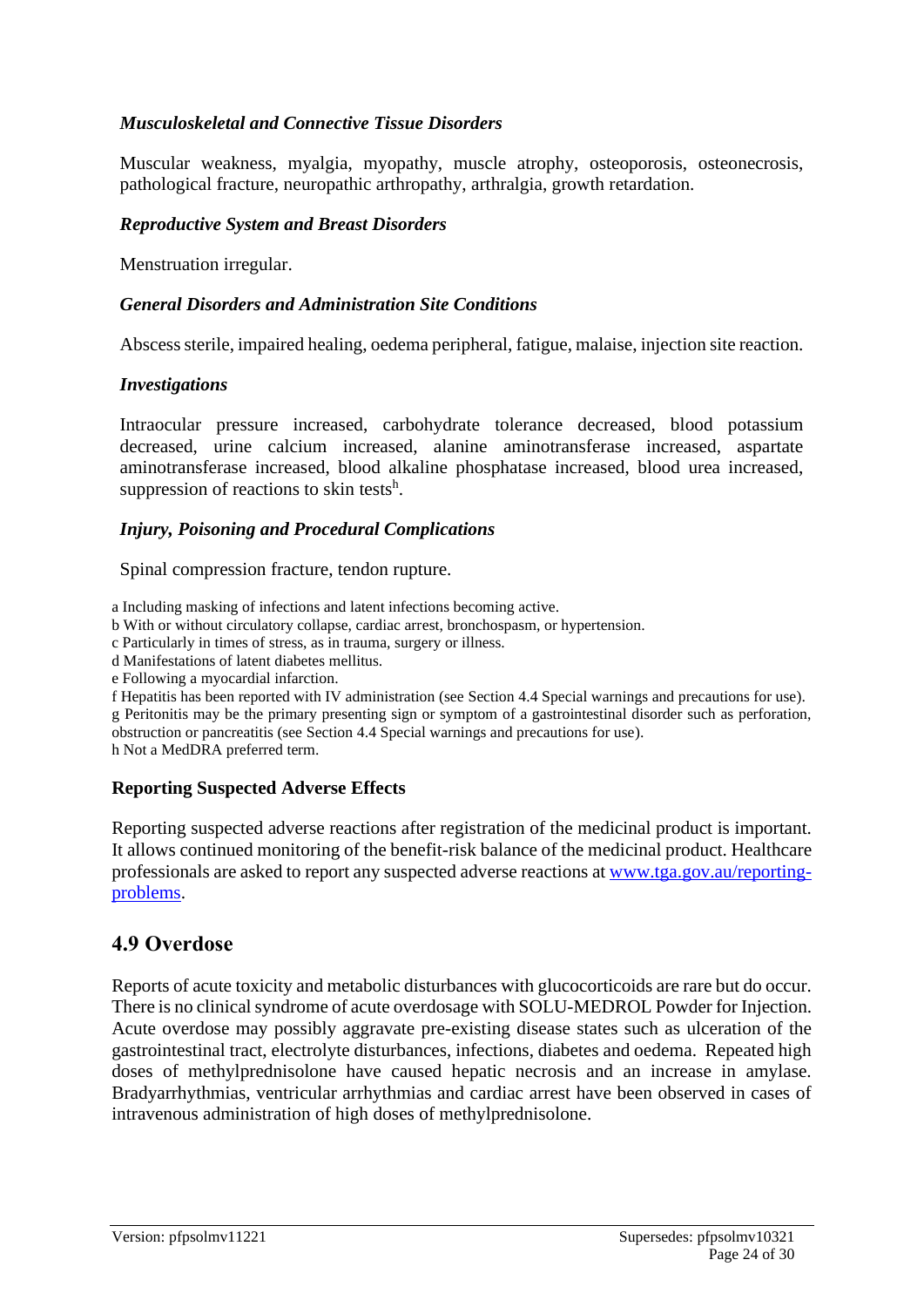Repeated frequent doses (daily or several times per week) over a protracted period may result in a Cushingoid state. The possibility of adrenal suppression should be guarded against by gradual diminution of dose levels over a period of time.

In the event of an overdose, treatment is symptomatic and supportive, including respiratory and cardiovascular function. In chronic toxicity, fluids and electrolytes should be monitored closely. Serum levels are not clinically useful.

For information on the management of overdose, contact the Poisons Information Centre on 13 11 26 (Australia).

# **5. PHARMACOLOGICAL PROPERTIES**

### **5.1 Pharmacodynamic properties**

### **Mechanism of Action**

Methylprednisolone is a potent anti-inflammatory steroid. It has a greater anti-inflammatory potency than prednisolone and even less tendency than prednisolone to induce sodium and water retention.

Methylprednisolone sodium succinate has the same metabolic and anti-inflammatory actions as methylprednisolone. When given parenterally and in equimolar quantities, the two compounds are equivalent in biologic activity. The relative potency of SOLU-MEDROL Powder for Injection and hydrocortisone sodium succinate, as indicated by depression of eosinophil count, following intravenous administration, is at least four to one. This is in good agreement with the relative oral potency of methylprednisolone and hydrocortisone.

### **Clinical Trials**

No data available.

# **5.2 Pharmacokinetic properties**

### **Absorption**

Peak methylprednisolone plasma levels of approximately 20  $\mu$ g/mL are reached after IV infusions of 30 mg/kg body weight administered over 20 minutes, or 1 g over 30 to 60 minutes, whilst levels of 42-47  $\mu$ g/mL are measured after an IV bolus injection of 40 mg. Peak methylprednisolone plasma levels of 34 µg/100 mL are measured after 120 minutes following a 40 mg intramuscular (IM) injection. Lower peak methylprednisolone plasma levels are achieved following IM injection than IV administration. However, the peak plasma value persists for a longer period following IM administration resulting in equivalent quantities of methylprednisolone reaching the plasma independent of the route of administration.

The plasma half-life of methylprednisolone is 2.3 to 4 hours and appears to be independent of the route/pattern of administration. The biological half-life is 12 to 36 hours. The intracellular activity of glucocorticoids results in the marked variation in the plasma and pharmacological half-lives. Pharmacological activity persists after plasma levels are no longer measurable.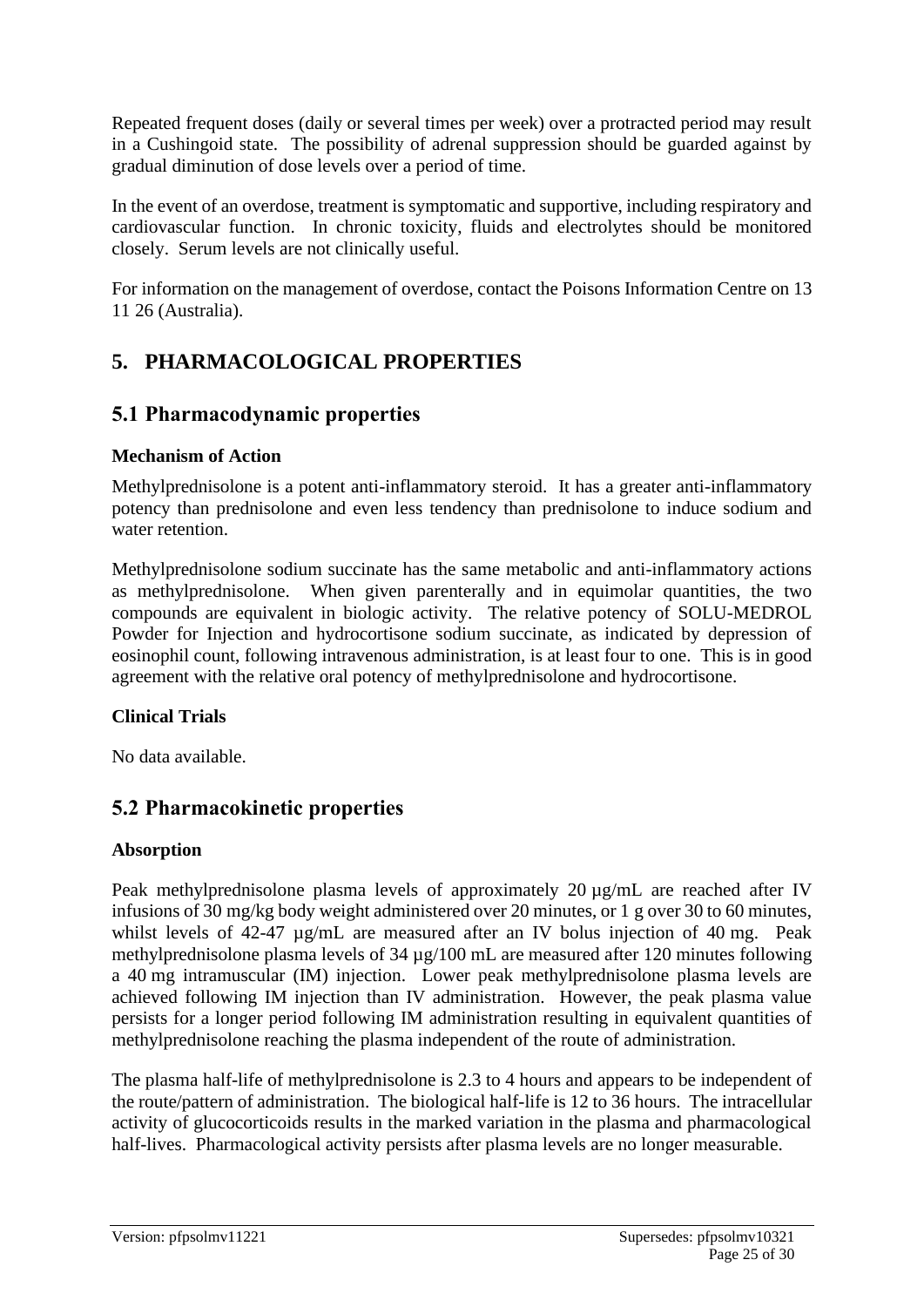The duration of the anti-inflammatory action of glucocorticoids approximately equals the duration of the hypothalmic-pituitary-adrenal (HPA) axis suppression.

### **Metabolism**

*In vivo*, cholinesterases rapidly hydrolyse methylprednisolone sodium succinate to free methylprednisolone. In man, methylprednisolone forms a weak dissociable bond with albumin and transcortin; approximately 40 to 90% of the drug is bound.

Metabolism of methylprednisolone occurs via the hepatic route and is qualitatively similar to metabolism of cortisol. The major metabolites are 20α-hydroxymethylprednisolone and 20-βhydroxymethylprednisolone.

### **Excretion**

The metabolites are mainly excreted in the urine as glucuronides, sulphates and unconjugated compounds. Following intravenous (IV) administration of  ${}^{14}C$  labelled methylprednisolone, 75% of the total radioactivity was recovered in the urine in 96 hours, 9% in faeces after 5 days and 20% in the bile.

### **5.3 Preclinical safety data**

### **Genotoxicity**

Methylprednisolone sodium succinate has not been formally evaluated for genotoxicity. However, methylprednisolone sulfonate, which is structurally similar to methylprednisolone sodium succinate, was not mutagenic in bacteria (Ames test), or in a mammalian cell gene mutation assay using Chinese hamster ovary cells. Methylprednisolone suleptanate did not induce unscheduled DNA synthesis in primary rat hepatocytes. Prednisolone farnesylate, which is also structurally similar to methylprednisolone, was not mutagenic in bacteria but displayed weak clastogenic activity *in vitro* in Chinese hamster lung fibroblasts in the presence of metabolic activation.

### **Carcinogenicity**

Methylprednisolone has not been formally evaluated in rodent carcinogenicity studies. Negative results for carcinogenicity have been obtained with various other glucocorticoids, including budesonide, prednisolone and triamcinolone acetonide in mice. However, all three of these compounds were shown to increase the incidence of hepatocellular adenomas and carcinomas after oral administration in a 2-year study in male rats. These tumorigenic effects occurred at doses that are less than the typical clinical doses on a mg/m<sup>2</sup> basis. Hepatocarcinogenicity is likely to involve an interaction with the glucocorticoid receptor.

### **6. PHARMACEUTICAL PARTICULARS**

### **6.1 List of excipients**

### SOLU-MEDROL 40 mg ACT-O-VIAL System

Monobasic sodium phosphate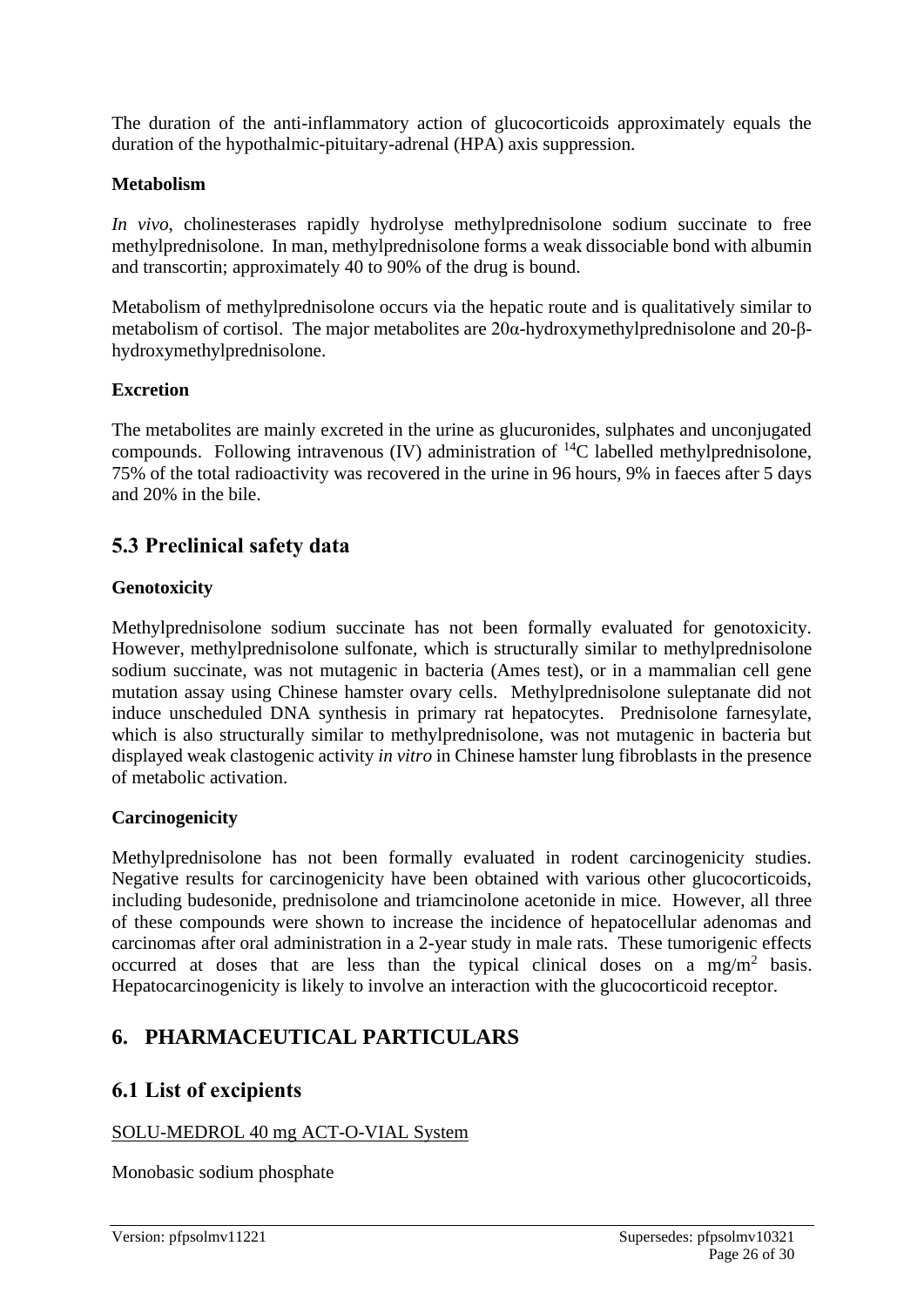Dibasic sodium phosphate Lactose monohydrate Sodium hydroxide

*Diluent:* Water for injections

### SOLU-MEDROL 125 mg ACT-O-VIAL System

Monobasic sodium phosphate Dibasic sodium phosphate Sodium hydroxide

*Diluent:* Water for injections

### SOLU-MEDROL 500 mg, 1 g and 2 g Vials with Diluent

Monobasic sodium phosphate monohydrate Dibasic sodium phosphate Sodium hydroxide

*Diluent supplied with Solu-Medrol 500 mg, 1 g and 2 g vials with diluent:* Benzyl alcohol Water for injections

### SOLU-MEDROL 500 mg and 1 g Plain Vials

Monobasic sodium phosphate Dibasic sodium phosphate heptahydrate Sodium hydroxide

### **6.2 Incompatibilities**

To avoid compatibility and stability problems, whenever possible it is recommended that SOLU-MEDROL (methylprednisolone sodium succinate) be administered separately from other drugs and as either IV injection, through an IV medication chamber, microburette, or as an IV "piggy-back" solution. The IV compatibility and stability of methylprednisolone sodium succinate, either alone in solution or in admixtures with other drugs, is dependent on pH, concentration, time, temperature, and the ability of methylprednisolone to solubilise itself.

Drugs that are physically incompatible in solution with methylprednisolone sodium succinate include, but are not limited to: allopurinol sodium, doxapram hydrochloride, tigecycline, diltiazem hydrochloride, calcium gluconate, vecuronium bromide, rocuronium bromide, cisatracurium besylate, glycopyrrolate, propofol.

### **6.3 Shelf life**

In Australia, information on the shelf life can be found on the public summary of the Australian Register of Therapeutic Goods (ARTG). The expiry date can be found on the packaging.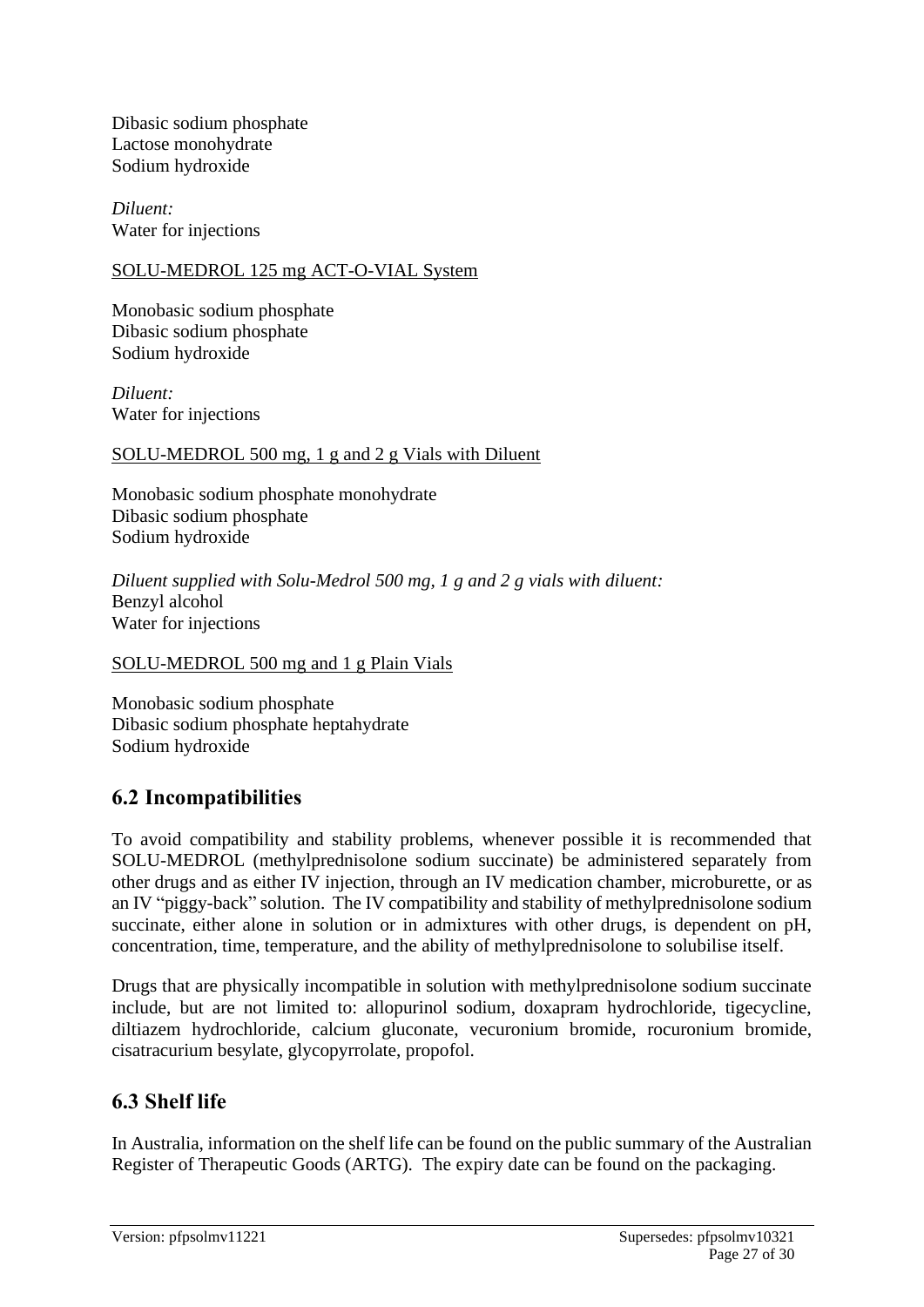### **6.4 Special precautions for storage**

Store unreconstituted product below 25°C.

When reconstituted using either the diluent provided, or Bacteriostatic Water for Injections with benzyl alcohol, or Sterile Water for Injections, the resulting solution should be used immediately. Discard any unused portion.

### **6.5 Nature and contents of container**

SOLU-MEDROL Powder for Injection is available in the following packages:

1 x 40 mg ACT-O-VIAL and diluent 1 mL in separate chambers.

1 x 125 mg ACT-O-VIAL and diluent 2 mL in separate chambers.

1 x 500 mg Vial and 1 x Diluent 8 mL.

1 x 1 g Vial and 1 x Diluent 15.6 mL.

1 x 2 g Vial and 1 x Diluent 31.2 mL.

1 x 500 mg Plain Vials.

5 x 500 mg Plain Vials.

1 x 1 g Plain Vials.

5 x 1 g Plain Vials.

Not all presentations and pack sizes are marketed.

### **6.6 Special precautions for disposal**

In Australia, any unused medicine or waste material should be disposed of in accordance with local requirements.

### **6.7 Physicochemical properties**

Methylprednisolone sodium succinate, USP, occurs as a white, or nearly white, odourless, hygroscopic, amorphous solid. It is very soluble in water and in alcohol; it is insoluble in chloroform and is very slightly soluble in acetone.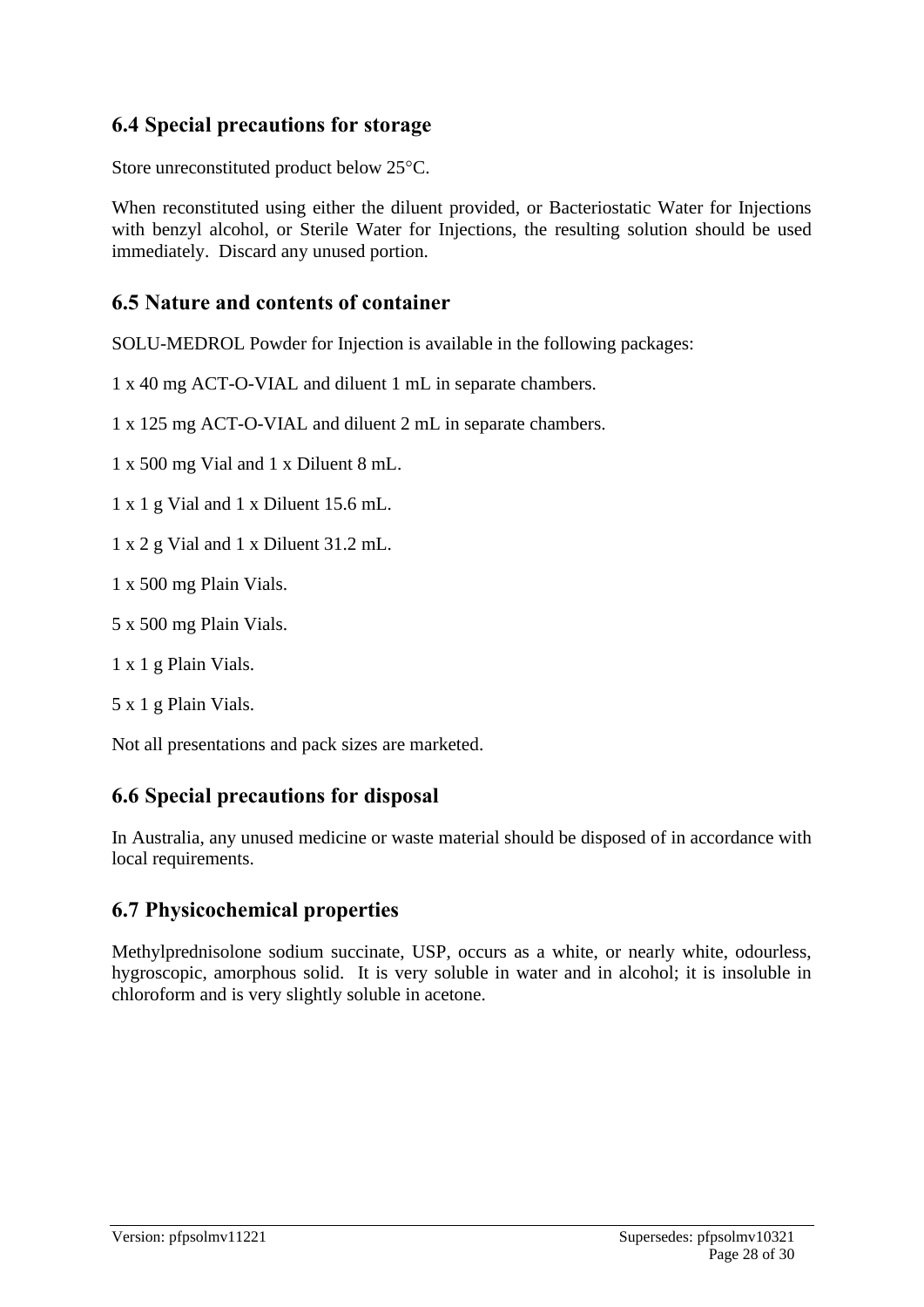### **Chemical Structure**



Molecular formula:  $C_{26}H_{33}NaO_8$ 

Molecular weight: 496.53

### **CAS Number**

2375-03-3

# **7. MEDICINE SCHEDULE (POISONS STANDARD)**

S4 – Prescription Only Medicine

# **8. SPONSOR**

Pfizer Australia Pty Ltd Level 17, 151 Clarence Street Sydney NSW 2000 Toll Free Number: 1800 675 229 [www.pfizer.com.au](http://www.pfizer.com.au/)

# **9. DATE OF FIRST APPROVAL**

SOLU-MEDROL Vial with Diluent: 2 August 1991

SOLU-MEDROL Plain Vial: 22 November 1994

SOLU-MEDROL ACT-O-VIAL: 23 September 2010

### **10. DATE OF REVISION**

24 December 2021

® Registered trademark